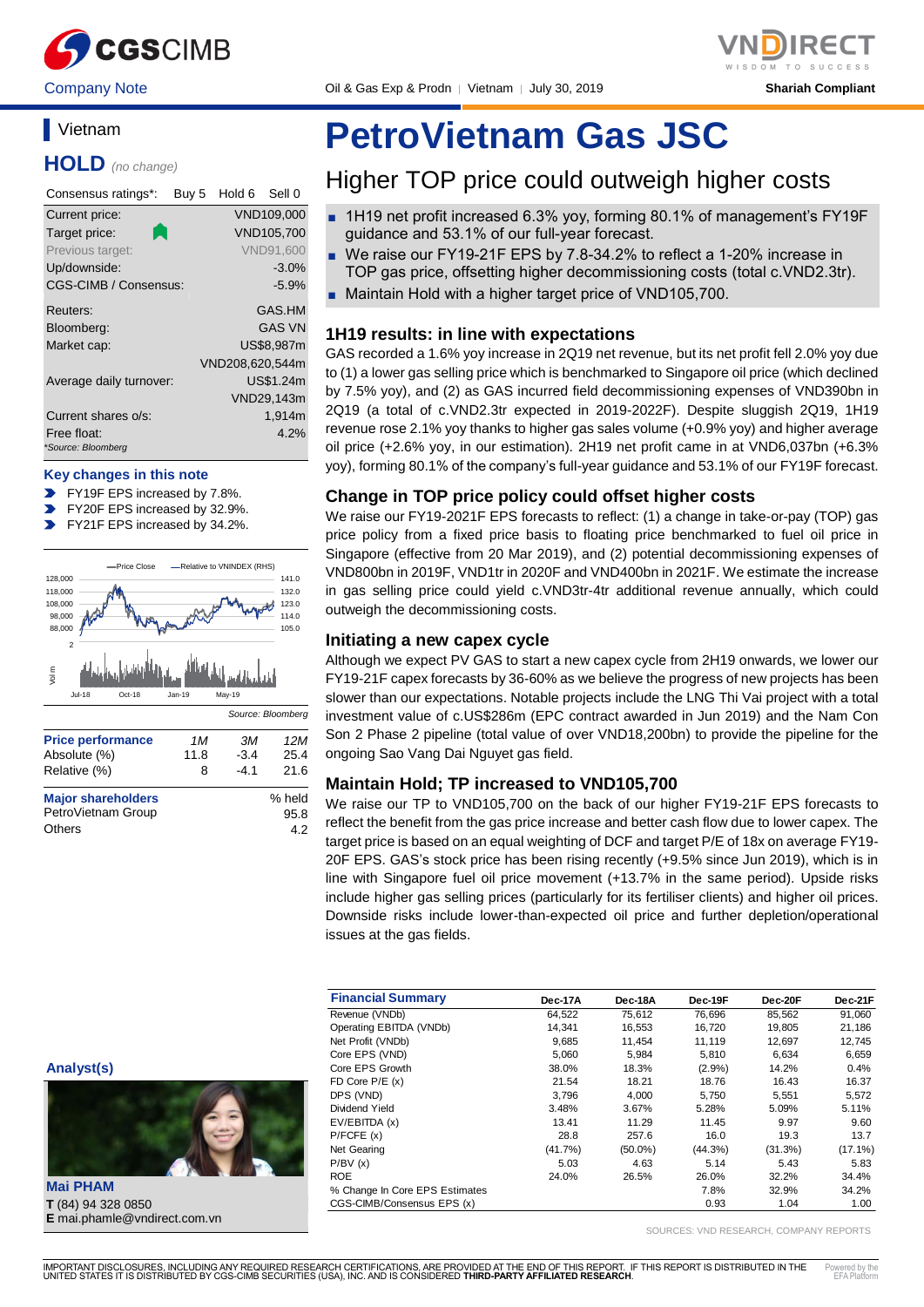



## Higher TOP price could outweigh higher decommissioning costs

### **1H19 results in line with our expectation**

#### **Figure 1: 1H19 results overview**

| FYE Dec (VNDbn)     | <b>2Q18</b> | <b>2Q19</b> | % yoy        | 1H18   | 1H <sub>19</sub> | % yoy                                  | <b>vs. FY19</b><br>forecast |
|---------------------|-------------|-------------|--------------|--------|------------------|----------------------------------------|-----------------------------|
| Net revenue         | 20,025      | 20,353      | 1.6%         | 38,188 | 38,993           | 2.1%                                   | 50.7%                       |
| Gross profit        | 4,783       | 4,439       | $-7.2%$      | 8.776  | 8,785            | 0.1%                                   | 50.9%                       |
| Gross profit margin | 23.9%       | 21.8%       | $-2.1\%$ pts | 23.0%  | 22.5%            | $-0.5%$ pts                            |                             |
| Selling expenses    | 664         | 559         | $-15.8%$     | 1.281  | 1,177            | $-8.1%$                                | 43.8%                       |
| G&A expenses        | 347         | 287         | $-17.2%$     | 542    | 535              | $-1.4%$                                | 46.6%                       |
| Operating profit    | 3.772       | 3.593       | $-4.7%$      | 6.953  | 7.074            | 1.7%                                   | 52.7%                       |
| Financial income    | 266         | 288         | 8.0%         | 568    | 682              | 20.0%                                  | 49.2%                       |
| Financial expenses  | 137         | 74          | $-46.1%$     | 309    | 134              | $-56.6%$                               | 31.2%                       |
| Pre-tax profit      | 3,908       | 3,801       | $-2.7%$      | 7.218  | 7,618            | 5.5%                                   | 52.5%                       |
| Net profit          | 3.071       | 3,008       | $-2.0%$      | 5,679  | 6.037            | 6.3%                                   | 53.1%                       |
|                     |             |             |              |        |                  | SOURCES: VND RESEARCH, COMPANY REPORTS |                             |

### **Earnings revision**

|                  |        | 2019F  |              |        | 2020F  |              |        | 2021F  |               |                                                                                                                                                              |
|------------------|--------|--------|--------------|--------|--------|--------------|--------|--------|---------------|--------------------------------------------------------------------------------------------------------------------------------------------------------------|
| <b>VNDbn</b>     | Old    |        | New % change | Old    |        | New % change | Old    | New    | % change Note |                                                                                                                                                              |
|                  |        |        |              |        |        |              |        |        |               | Higher gas price applied to take-or-pay volumes<br>(c.3,550m m3/year). We also add in revenue from the<br>operation of the Sao Vang Dai Nguyet starting from |
| Net revenue      | 74,677 | 76,696 | 2.7%         | 80,631 | 85,562 | 6.1%         | 87,774 | 91,060 |               | 3.7% 4Q20F.                                                                                                                                                  |
|                  |        |        |              |        |        |              |        |        |               | Booking decommissioning cost of VND800bn in 2019F,                                                                                                           |
| Gross profit     | 15,801 | 17.074 | 8.1%         | 15.520 | 20.031 | 29.1%        | 16.389 | 21.081 |               | 28.6% VND1tr in 2020F and VND400bn in 2021F                                                                                                                  |
| Selling expenses | 2,604  | 2.677  | 2.8%         | 2,812  | 2,986  | 6.2%         | 3,061  | 3,178  | 3.8%          | Adjusted in line with net revenue                                                                                                                            |
| G&A expenses     | 1,116  | 1.147  | 2.7%         | 1,205  | 1,279  | 6.1%         | 1,312  | 1,361  | 3.7%          |                                                                                                                                                              |
| Pre-tax profit   | 13,305 | 14.330 | 7.7%         | 12,327 | 16,363 | 32.7%        | 12,256 | 16,425 | 34.0%         |                                                                                                                                                              |
| Net profit       | 10,313 | 11.119 | 7.8%         | 9,555  | 12,697 | 32.9%        | 9,500  | 12,745 | 34.2%         |                                                                                                                                                              |
| Core EPS (VND)   | 5,388  | 5,810  | 7.8%         | 4,992  | 6,634  | 32.9%        | 4,963  | 6,659  | 34.2%         |                                                                                                                                                              |
|                  |        |        |              |        |        |              |        |        |               | SOURCES: VND RESEARCH, COMPANY REPORTS                                                                                                                       |

We expect net profit in FY20F to increase at a faster pace than in FY19F, as the change in gas price policy will have a full-year impact in FY20 vs. three quarters in FY19. The policy change took effect from 20 Mar 2019.

We also expect the Sao Vang - Dai Nguyet gas fields to start contributing from 4Q20F onwards, as scheduled by the government. Taking this into account, we assume the gas fields would generate c.300m m<sup>3</sup> of gas in 2020F, increasing to 750m  $m^3$  of gas in 2021F and reach a maximum capacity of 1,500m  $m^3$  of gas/year in 2023F. As we do not have the gas price details for the fields yet, we assume the input gas price to be equal to that of the adjacent gas fields Hai Thach – Moc Tinh, equivalent to US\$6.8-7/mmbtu. The new gas source would help PV GAS counter the depletion of the current gas fields in the Cuu Long and Nam Con Son basins.

*2Q19 net profit was weaker yoy due to a lower oil price (-7.5% yoy), which led to a lower gas selling price, and VND390bn of field decommissioning expenses.*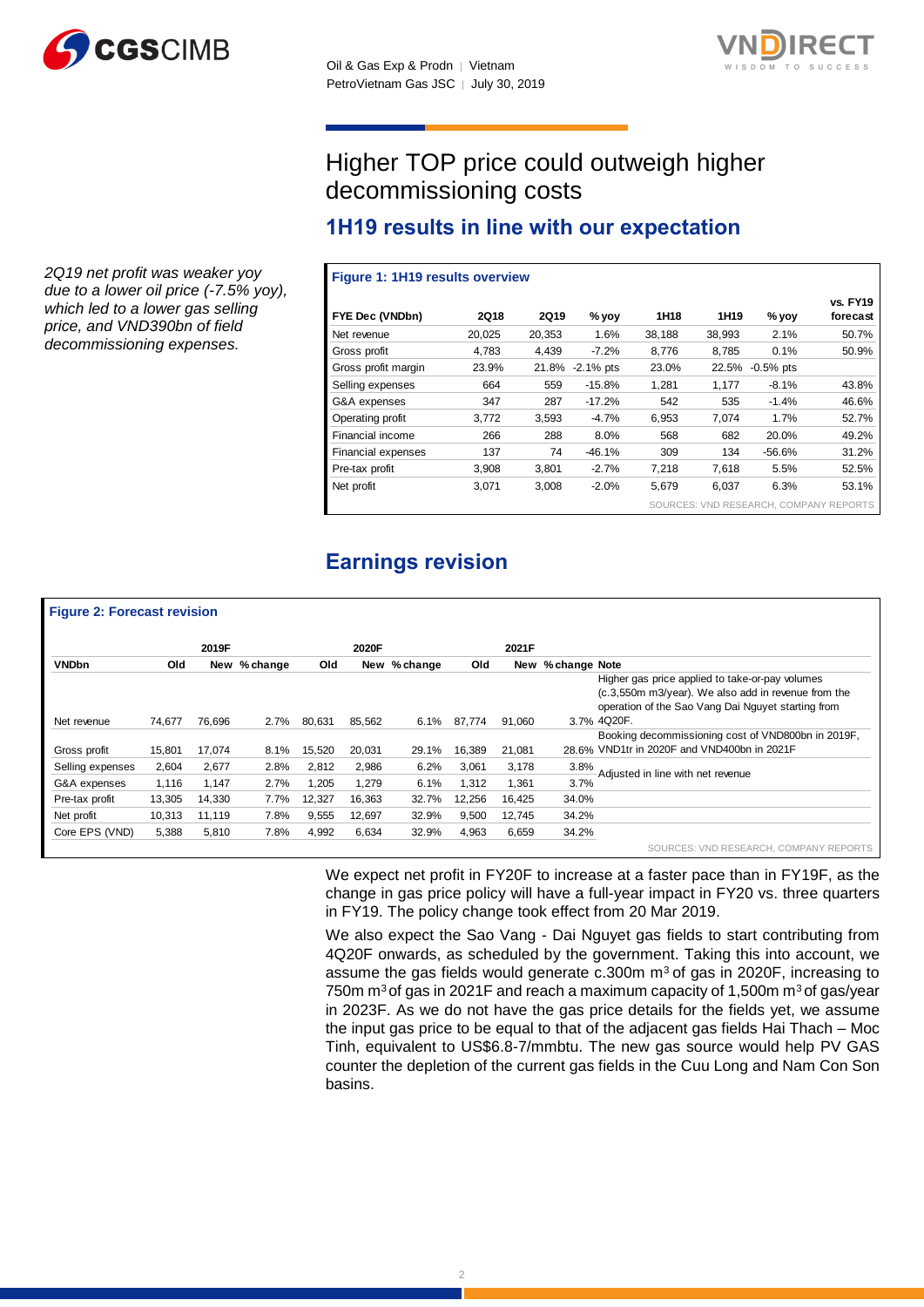



### **Maintained Hold; TP raised to VND105,700**

#### **Figure 3: DCF model – summary of free cash flow (FCF)**

| <b>VNDbn</b>                                 | Dec-17A   | Dec-18A   | Dec-19F   | Dec-20F   | Dec-21F   | Dec-25F    | Dec-30F    |            | Dec-35F CAGR 20-35 |
|----------------------------------------------|-----------|-----------|-----------|-----------|-----------|------------|------------|------------|--------------------|
| Net revenue                                  | 64,522    | 75,612    | 76,696    | 85,562    | 91,060    | 151,451    | 181,483    | 202,104    | 5.9%               |
| % growth y-o-y                               | 9.2%      | 17.2%     | 1.4%      | 11.6%     | 6.4%      | 5.0%       | 3.0%       | 1.7%       |                    |
| COGS & OPEX                                  | (52, 895) | (61, 887) | (63, 444) | (69, 795) | (74, 518) | (135, 549) | (162, 427) | (180, 883) |                    |
| Unlevered profit / EBIT                      | 11,627    | 13,725    | 13,251    | 15,766    | 16,542    | 15,902     | 19,056     | 21,221     | 2.0%               |
| Operating margin                             | 18.0%     | 18.2%     | 17.3%     | 18.4%     | 18.2%     | 10.5%      | 10.5%      | 10.5%      |                    |
| Effective tax rate                           | $-21.1%$  | $-19.5%$  | $-20.8%$  | $-20.8%$  | $-20.8%$  | $-20.8%$   | $-20.8%$   | $-20.8%$   |                    |
| EBIT * (1-Tax) or NOPAT                      | 14,076    | 16,397    | 16,011    | 19,049    | 19,987    | 19,214     | 23,024     | 25,640     | 2.0%               |
| $+D&A$                                       | 2,713     | 2,829     | 3,469     | 4,038     | 4,644     | 7,352      | 8,853      | 9,857      |                    |
| % of revenue                                 | 4.2%      | 3.7%      | 4.5%      | 4.7%      | 5.1%      | 4.9%       | 4.9%       | 4.9%       |                    |
| - CapEx                                      | (2, 180)  | (692)     | (3,835)   | (6, 845)  | (7, 285)  | (3,029)    | (3,630)    | (4,042)    |                    |
| % of revenue                                 | $-3.4%$   | $-0.9%$   | $-5.0%$   | -8.0%     | $-8.0%$   | $-2.0%$    | $-2.0%$    | $-2.0%$    |                    |
| $+ \Delta W C$                               | (302)     | (447)     | (439)     | (669)     | (1,009)   | (1, 347)   | (1,652)    | (1,839)    |                    |
| % of revenue                                 | -0.5%     | $-0.6%$   | $-0.6\%$  | $-0.8\%$  | $-1.1%$   | $-0.9%$    | $-0.9%$    | $-0.9%$    |                    |
| Interest and other financial activities, net | 961       | 815       | 1,079     | 597       | (117)     | 697        | 728        | 813        |                    |
| % of revenue                                 | 1.5%      | 1.1%      | 1.4%      | 0.7%      | $-0.1%$   | 0.5%       | 0.4%       | 0.4%       |                    |
| <b>UFCF</b>                                  | 15,268    | 18,901    | 16,284    | 16,171    | 16,220    | 22,887     | 27,322     | 30,429     |                    |
| % growth y-o-y                               | 42.0%     | 23.8%     | $-13.8%$  | $-0.7%$   | 0.3%      | 6.0%       | 3.0%       | 1.7%       |                    |
|                                              |           |           |           |           |           |            |            |            |                    |

SOURCES: VND RESEARCH, COMPANY REPORTS

| <b>Figure 4: Cost of equity</b> |                                        | Figure 5: WACC and terminal growth |                                        |  |  |  |
|---------------------------------|----------------------------------------|------------------------------------|----------------------------------------|--|--|--|
| Cost of equity                  |                                        | <b>VNDbn</b>                       |                                        |  |  |  |
| Risk Free Rate                  | 5.0%                                   | Equity Value                       | 165.748                                |  |  |  |
| Beta                            | 1.20                                   | Debt                               | 4.886                                  |  |  |  |
| <b>Risk Premium</b>             | 11.0%                                  | Cost of Debt                       | 7.5%                                   |  |  |  |
| <b>Cost of Equity</b>           | 18.2%                                  | Tax Rate                           | 20.0%                                  |  |  |  |
|                                 |                                        | <b>WACC</b>                        | 17.9%                                  |  |  |  |
|                                 |                                        | <b>Perpetual Growth Rate</b>       | $1.7\%$                                |  |  |  |
|                                 | SOURCES: VND RESEARCH, COMPANY REPORTS |                                    | SOURCES: VND RESEARCH, COMPANY REPORTS |  |  |  |

*Our DCF-based target price is raised on better cash flow from additional revenue from the gas price policy change and lower capex forecast over FY19-21F.*

*The target P/E multiple of 18.0x is deduced from peer average P/E of 18.0x over FY19-20F.*

#### **Figure 6: Blended target price**

| Method                       | Implied share price<br>(VND) | <b>Weight (50%)</b> | Weighted share price<br>(VND) |
|------------------------------|------------------------------|---------------------|-------------------------------|
| <b>DCF</b>                   | 99.514                       | 50%                 | 49,757                        |
| FY19-20F target P/E of 18.0x | 111.990                      | 50%                 | 55,995                        |
| <b>Blended value</b>         |                              |                     | 105,752                       |
| Target price                 |                              |                     | 105,700                       |
|                              |                              |                     | SOURCES: VND RESEARCH         |

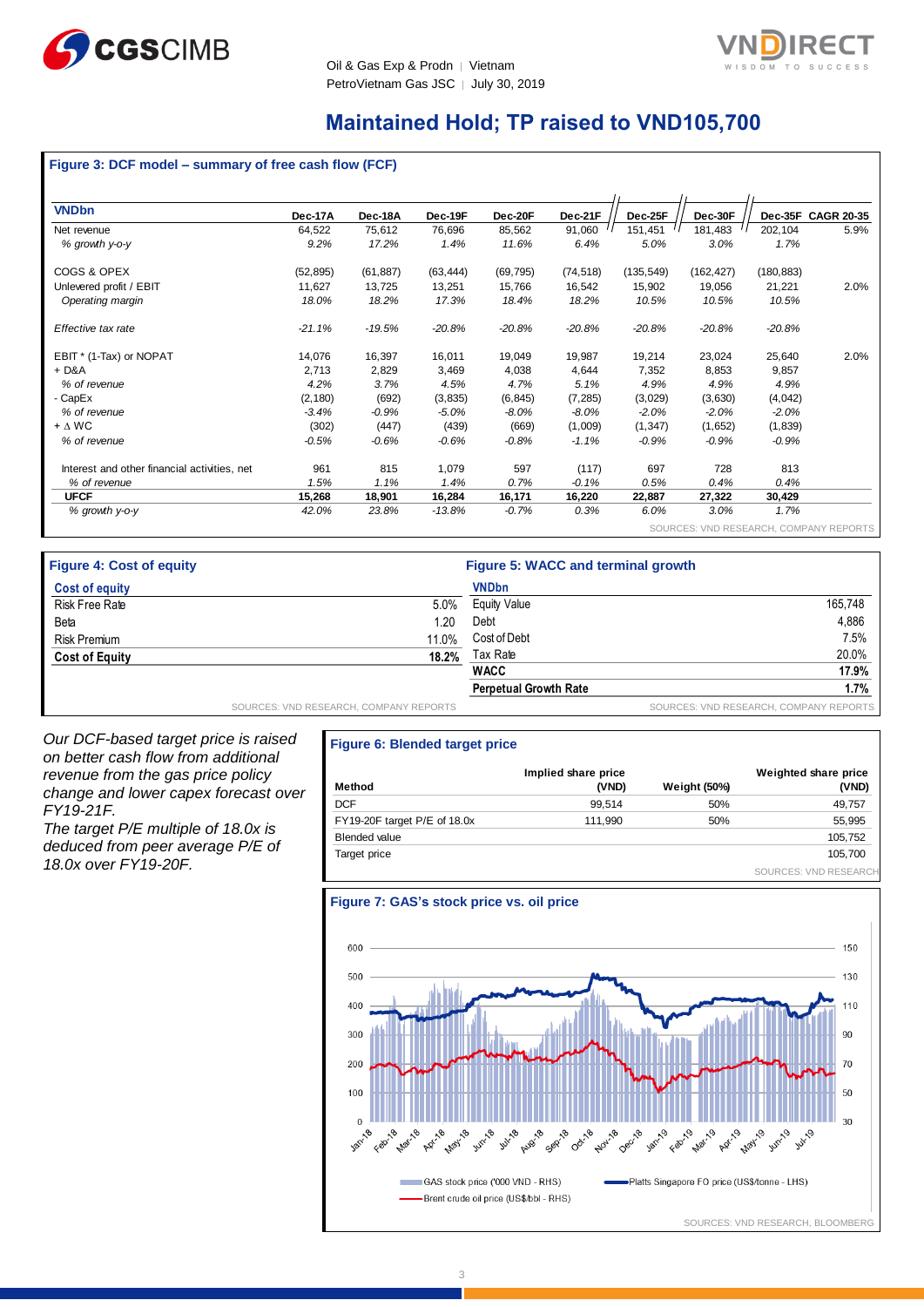



#### **Figure 8: Global peer comparison**

|                                                                                                                                               | Bloomberg     |                         | Share<br>Price<br>(local | Target<br>Price<br>(local | <b>Market</b><br>Cap |      | P/E(x) |              | 3-year<br><b>EPS</b> |     | P/BV(x) |       |              | <b>ROE (%)</b> |       |       | <b>ROA (%)</b> |       |
|-----------------------------------------------------------------------------------------------------------------------------------------------|---------------|-------------------------|--------------------------|---------------------------|----------------------|------|--------|--------------|----------------------|-----|---------|-------|--------------|----------------|-------|-------|----------------|-------|
| Company                                                                                                                                       | Ticker        | Recom.                  | curr)                    |                           | curr) (US\$ m)       | TTM  | FY19F  | <b>FY20F</b> | (%)                  | TTM | FY19F   | FY20F | TТM          | FY19F          | FY20F | TTM   | FY19F          | FY20F |
| <b>PV GAS</b>                                                                                                                                 | <b>GAS VN</b> | <b>HOLD</b>             | 109,000                  | 105.700                   | 8,987                | 18.1 | 18.8   | 16.4         | 3.6%                 | 4.7 | 5.1     | 5.4   | 26.9%        | 26.0%          | 32.2% | 17.7% | 17.6%          | 21.7% |
| PTT PLC                                                                                                                                       | PTT TB        | <b>ADD</b>              | 47.3                     | 55.5                      | 43.793               | 12.4 | 10.4   | 9.7          | 5.5%                 | 1.5 | 1.4     | 1.3   | 12.5%        | 14.2%          | 14.0% | 4.6%  | 5.5%           | 5.7%  |
| Indraprastha Gas                                                                                                                              |               | <b>IGL IN NOT RATED</b> | 300                      | N/A                       | 3,050                | 24.9 | 21.7   | 18.2         | $0.0\%$              | 4.9 | 4.0     | 3.3   | $.2\%$<br>21 | 20.0%          | 19.4% | 14.9% | 15.3%          | NA.   |
| China Gas Holdings                                                                                                                            | 384 HK        | <b>ADD</b>              | 32.0                     | 40.0                      | 21,647               | 19.9 | 17.7   | 14.6         | 18.4%                | 4.8 | 4.1     | 3.4   | 25.8%        | 25.1%          | 25.2% | 8.6%  | 8.5%           | 9.3%  |
| Toho Gas Ltd                                                                                                                                  |               | 9533 JP NOT RATED       | 4.150                    | N/A                       | 4,066                | 20.7 | 24.8   | 24.0         | 0.0%                 | 1.3 | 1.3     | 1.3   | 6.4%         | 5.2%           | 5.1%  | 3.9%  | 3.2%           | 3.2%  |
| Petronas Gas Bhd                                                                                                                              | PTG MK        | <b>HOLD</b>             | 16.2                     | 18.0                      | 7.761                | 17.4 | 17.1   | 18.0         | 0.1%                 | 2.5 | 2.4     | 2.3   | 14.4%        | 14.2%          | 13.1% | 10.1% | 10.0%          | 9.3%  |
| Average (all)                                                                                                                                 |               |                         |                          |                           | 14,884               | 18.9 | 18.4   | 16.8         | 4.6%                 | 3.3 | 3.1     | 2.8   | 17.9%        | 17.4%          | 18.2% | 10.0% | 10.0%          | 9.8%  |
| Average (excluding PV GAS)                                                                                                                    |               |                         |                          |                           | 16,063               | 19.1 | 18.3   | 16.9         | 4.8%                 | 3.0 | 2.6     | 2.3   | 16.1%        | 15.7%          | 15.4% | 8.4%  | 8.5%           | 6.9%  |
| *Not Rated forecasts based on Bloomberg consensus estimates, trailing 12 months (TTM)<br>SOURCES: VND RESEARCH, BLOOMBERG (as at 30 JUL 2019) |               |                         |                          |                           |                      |      |        |              |                      |     |         |       |              |                |       |       |                |       |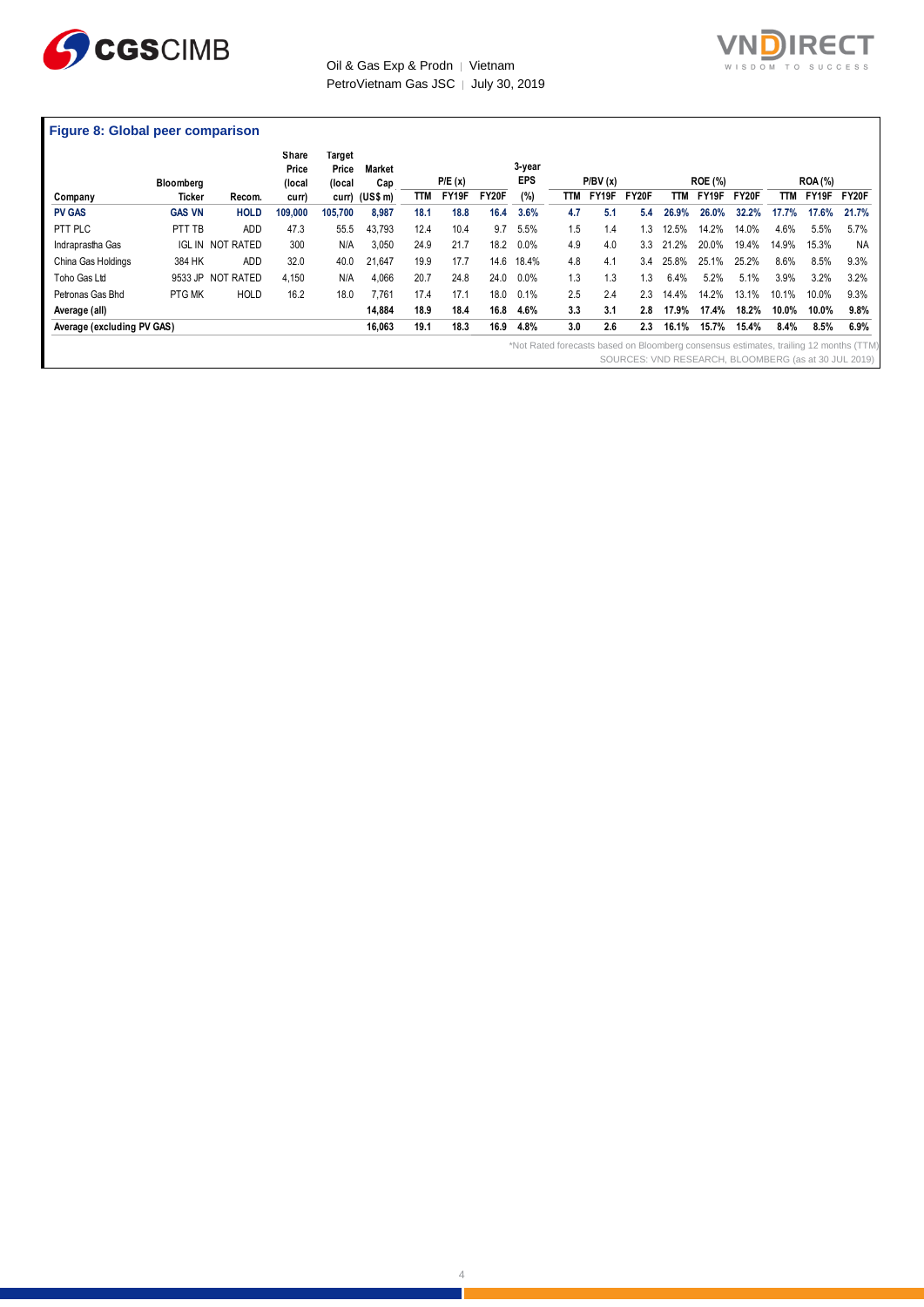



#### **BY THE NUMBERS**



#### **Profit & Loss**

| (VNDb)                                    | Dec-17A | Dec-18A | Dec-19F  | Dec-20F  | Dec-21F  |
|-------------------------------------------|---------|---------|----------|----------|----------|
| <b>Total Net Revenues</b>                 | 64,522  | 75,612  | 76,696   | 85,562   | 91,060   |
| <b>Gross Profit</b>                       | 15,163  | 17,491  | 17,074   | 20,031   | 21,081   |
| <b>Operating EBITDA</b>                   | 14,341  | 16,553  | 16,720   | 19,805   | 21,186   |
| Depreciation And Amortisation             | (2,713) | (2,829) | (3, 469) | (4,038)  | (4,644)  |
| <b>Operating EBIT</b>                     | 11,627  | 13,725  | 13,251   | 15,766   | 16,542   |
| Financial Income/(Expense)                | 842     | 860     | 941      | 443      | (280)    |
| Pretax Income/(Loss) from Assoc.          | (1)     | (4)     | (4)      | (4)      | (4)      |
| Non-Operating Income/(Expense)            | 119     | (41)    | 141      | 157      | 167      |
| Profit Before Tax (pre-El)                | 12,588  | 14,540  | 14,330   | 16,363   | 16,425   |
| <b>Exceptional Items</b>                  |         |         |          |          |          |
| <b>Pre-tax Profit</b>                     | 12,588  | 14,540  | 14,330   | 16,363   | 16,425   |
| Taxation                                  | (2,650) | (2,831) | (2,984)  | (3, 407) | (3, 420) |
| Exceptional Income - post-tax             |         |         |          |          |          |
| <b>Profit After Tax</b>                   | 9,938   | 11,709  | 11,346   | 12.956   | 13,005   |
| Minority Interests                        | (253)   | (255)   | (227)    | (259)    | (260)    |
| <b>Preferred Dividends</b>                |         |         |          |          |          |
| FX Gain/(Loss) - post tax                 |         |         |          |          |          |
| Other Adjustments - post-tax              |         |         |          |          |          |
| <b>Net Profit</b>                         | 9,685   | 11,454  | 11,119   | 12,697   | 12,745   |
| <b>Recurring Net Profit</b>               | 9,685   | 11,454  | 11,119   | 12,697   | 12,745   |
| <b>Fully Diluted Recurring Net Profit</b> | 9,685   | 11,454  | 11,119   | 12,697   | 12,745   |

#### **Cash Flow**

| (VNDb)                           | Dec-17A  | Dec-18A   | Dec-19F         | Dec-20F   | Dec-21F   |
|----------------------------------|----------|-----------|-----------------|-----------|-----------|
| <b>EBITDA</b>                    | 14,341   | 16,553    | 16,720          | 19,805    | 21,186    |
| Cash Flow from Invt. & Assoc.    | (1, 225) | (1,401)   | (1, 132)        | (1, 134)  | (1, 193)  |
| Change In Working Capital        | 3,158    | (170)     | 458             | (408)     | (368)     |
| (Incr)/Decr in Total Provisions  | 99       | 24        | $\Omega$        | $\Omega$  | $\Omega$  |
| Other Non-Cash (Income)/Expense  | (1,753)  | (2,013)   | (2,390)         | (3, 442)  | (4, 761)  |
| <b>Other Operating Cashflow</b>  | 2,467    | 2,989     | 9,970           | 8,721     | 13,516    |
| Net Interest (Paid)/Received     | (302)    | (447)     | (439)           | (669)     | (1,009)   |
| Tax Paid                         | (2,400)  | (3, 113)  | (2,984)         | (3, 407)  | (3, 420)  |
| <b>Cashflow From Operations</b>  | 14,386   | 12,422    | 20,203          | 19,466    | 23,951    |
| Capex                            | (2, 180) | (692)     | (3,835)         | (6, 845)  | (7, 285)  |
| Disposals Of FAs/subsidiaries    | 17       | 19        | 10 <sup>1</sup> | 12        | 15        |
| Acq. Of Subsidiaries/investments |          |           |                 |           |           |
| Other Investing Cashflow         | (6, 529) | (6, 641)  | (3,682)         | (3,758)   | (3,758)   |
| Cash Flow From Investing         | (8,691)  | (7, 315)  | (7, 507)        | (10, 592) | (11,029)  |
| Debt Raised/(repaid)             | 1,555    | (4, 297)  | 339             | 1,940     | 2,328     |
| Proceeds From Issue Of Shares    |          |           |                 |           |           |
| Shares Repurchased               |          |           |                 |           |           |
| Dividends Paid                   | (7, 265) | (7,656)   | (11,006)        | (10, 624) | (10, 664) |
| <b>Preferred Dividends</b>       |          |           |                 |           |           |
| Other Financing Cashflow         | (20)     | 48        | 48              | 48        | 48        |
| Cash Flow From Financing         | (5, 729) | (11, 905) | (10, 619)       | (8,636)   | (8, 288)  |
| <b>Total Cash Generated</b>      | (35)     | (6, 798)  | 2,078           | 239       | 4,635     |
| <b>Free Cashflow To Equity</b>   | 7,250    | 810       | 13,036          | 10,814    | 15,251    |
| <b>Free Cashflow To Firm</b>     | 5,996    | 5,555     | 13,136          | 9,543     | 13,931    |

SOURCES: VND RESEARCH, COMPANY REPORTS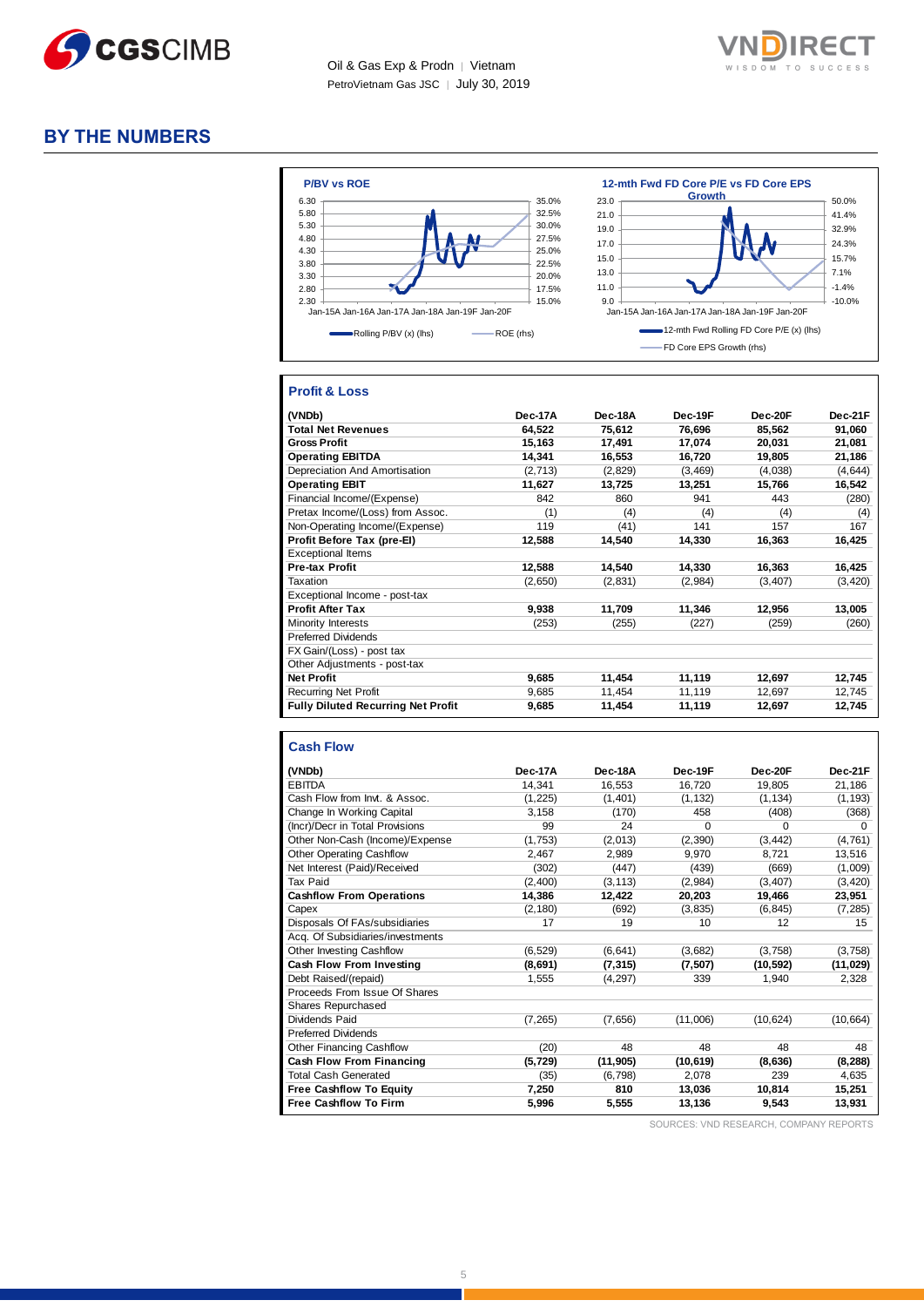



### **BY THE NUMBERS… cont'd**

| <b>Balance Sheet</b>                       |         |          |          |          |          |
|--------------------------------------------|---------|----------|----------|----------|----------|
| (VNDb)                                     | Dec-17A | Dec-18A  | Dec-19F  | Dec-20F  | Dec-21F  |
| <b>Total Cash And Equivalents</b>          | 27.079  | 28.308   | 23.905   | 19.607   | 15.774   |
| <b>Total Debtors</b>                       | 9.175   | 10.214   | 9.833    | 10.970   | 11.675   |
| Inventories                                | 1.645   | 1,948    | 1,843    | 2,026    | 2,163    |
| <b>Total Other Current Assets</b>          | 357     | 462      | 462      | 462      | 462      |
| <b>Total Current Assets</b>                | 38,257  | 40,932   | 36,044   | 33,065   | 30,074   |
| <b>Fixed Assets</b>                        | 15.396  | 18.609   | 18.975   | 21.782   | 24.422   |
| <b>Total Investments</b>                   | 281     | 280      | 280      | 280      | 280      |
| <b>Intangible Assets</b>                   | 0       | 0        | $\Omega$ | $\Omega$ | $\Omega$ |
| <b>Total Other Non-Current Assets</b>      | 7.955   | 2.793    | 2.793    | 2.793    | 2,793    |
| <b>Total Non-current Assets</b>            | 23.632  | 21,682   | 22.048   | 24.855   | 27,496   |
| Short-term Debt                            | 1.738   | 1.490    | 1.593    | 2.185    | 2.461    |
| Current Portion of Long-Term Debt          |         |          |          |          |          |
| <b>Total Creditors</b>                     | 2.529   | 2.901    | 2.771    | 3.091    | 3,290    |
| <b>Other Current Liabilities</b>           | 6.645   | 7.455    | 7.455    | 7,455    | 7,455    |
| <b>Total Current Liabilities</b>           | 10.912  | 11.847   | 11.819   | 12.731   | 13,206   |
| <b>Total Long-term Debt</b>                | 7.312   | 3,396    | 3.631    | 4.979    | 7.031    |
| Hybrid Debt - Debt Component               |         |          |          |          |          |
| <b>Total Other Non-Current Liabilities</b> | 394     | 505      | 505      | 505      | 505      |
| <b>Total Non-current Liabilities</b>       | 7.706   | 3.901    | 4.136    | 5,484    | 7,536    |
| <b>Total Provisions</b>                    | 0       | $\Omega$ | 0        | $\Omega$ | $\Omega$ |
| <b>Total Liabilities</b>                   | 18.618  | 15.747   | 15.956   | 18.216   | 20,742   |
| Shareholders' Equity                       | 41.490  | 45.073   | 40.569   | 38.396   | 35.780   |
| Minority Interests                         | 1.782   | 1,794    | 1,567    | 1,308    | 1,048    |
| <b>Total Equity</b>                        | 43,272  | 46,867   | 42,137   | 39,705   | 36,828   |

#### **Key Ratios**

|                                  | Dec-17A | Dec-18A | Dec-19F | Dec-20F | Dec-21F |
|----------------------------------|---------|---------|---------|---------|---------|
| Revenue Growth                   | 9.2%    | 17.2%   | 1.4%    | 11.6%   | 6.4%    |
| Operating EBITDA Growth          | 21.9%   | 15.4%   | 1.0%    | 18.4%   | 7.0%    |
| Operating EBITDA Margin          | 22.2%   | 21.9%   | 21.8%   | 23.1%   | 23.3%   |
| Net Cash Per Share (VND)         | 9.420   | 12,238  | 9.760   | 6,501   | 3,282   |
| BVPS (VND)                       | 21.678  | 23.550  | 21.197  | 20.061  | 18.694  |
| <b>Gross Interest Cover</b>      | 41.51   | 31.19   | 48.78   | 39.14   | 24.74   |
| <b>Effective Tax Rate</b>        | 21.1%   | 19.5%   | 20.8%   | 20.8%   | 20.8%   |
| Net Dividend Payout Ratio        | 75.0%   | 66.8%   | 99.0%   | 83.7%   | 83.7%   |
| <b>Accounts Receivables Days</b> | 59.55   | 46.80   | 47.70   | 44.49   | 45.38   |
| <b>Inventory Days</b>            | 10.86   | 11.28   | 11.61   | 10.80   | 10.93   |
| <b>Accounts Payables Days</b>    | 17.63   | 15.66   | 15.90   | 14.95   | 15.19   |
| <b>ROIC</b> (%)                  | 32.0%   | 43.3%   | 44.8%   | 53.3%   | 48.1%   |
| ROCE (%)                         | 25.6%   | 29.2%   | 29.5%   | 35.8%   | 37.1%   |
| Return On Average Assets         | 15.6%   | 17.7%   | 17.6%   | 21.7%   | 22.9%   |

| <b>Key Drivers</b>              |         |         |         |         |         |
|---------------------------------|---------|---------|---------|---------|---------|
|                                 | Dec-17A | Dec-18A | Dec-19F | Dec-20F | Dec-21F |
| Oil Price (US\$/bbl)            | 54.0    | 72.0    | 65.0    | 68.0    | 70.0    |
| Volume Growth (%)               | $-6.7%$ | 0.9%    | $-2.5%$ | 1.0%    | 3.1%    |
| Ratio Of Up To Downstream (x)   | N/A     | N/A     | N/A     | N/A     | N/A     |
| Operating Cash Cost (US\$/bbl)  | N/A     | N/A     | N/A     | N/A     | N/A     |
| Ratio Of High To Low Margin (x) | N/A     | N/A     | N/A     | N/A     | N/A     |

SOURCES: VND RESEARCH, COMPANY REPORTS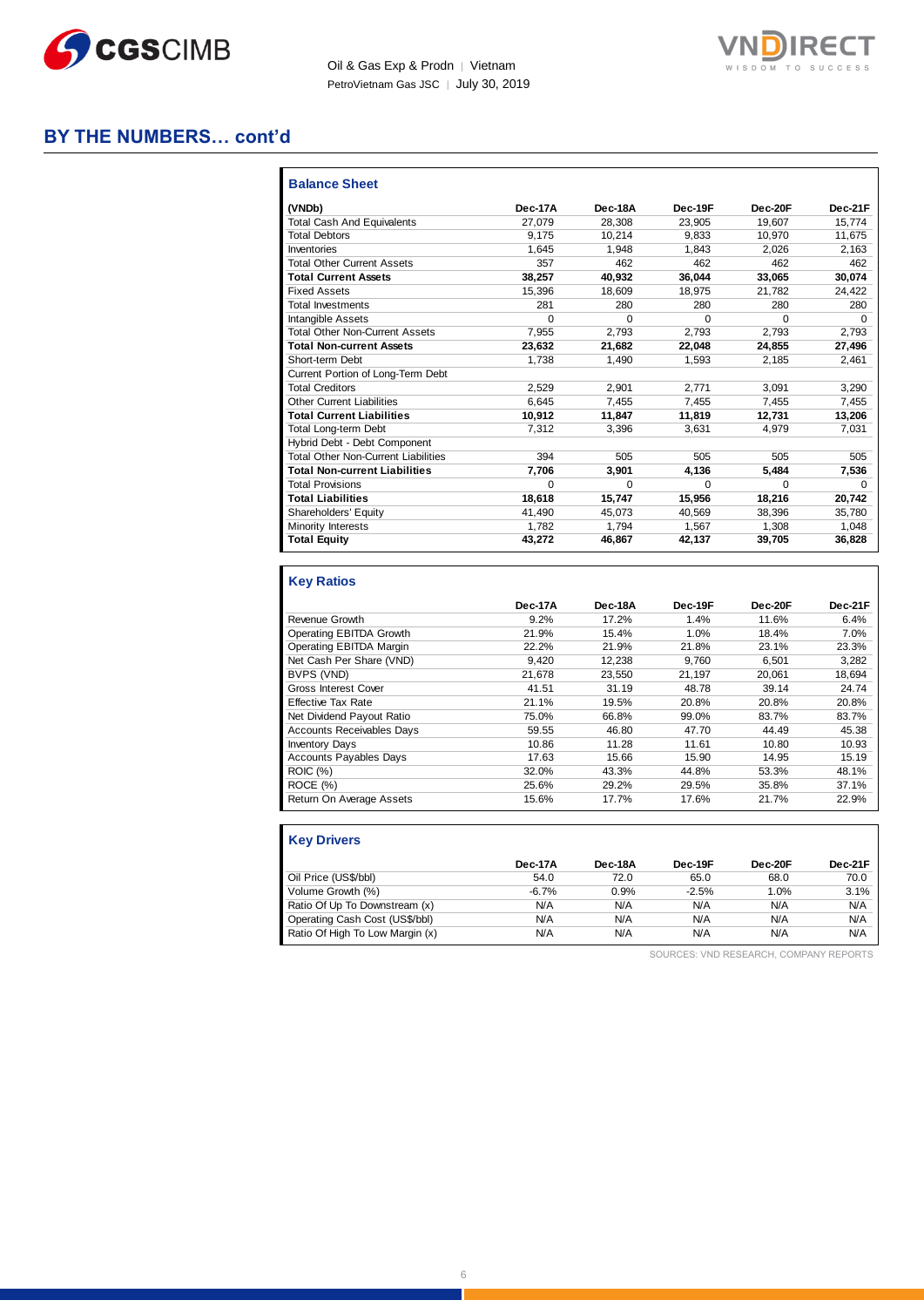



#### **DISCLAIMER**

The content of this report (including the views and opinions expressed therein, and the information comprised therein) has been prepared by and belongs to VNDIRECT Securities Corporation, and is distributed by CGS-CIMB pursuant to an arrangement between VNDIRECT Securities Corporation and CGS-CIMB. VNDIRECT Securities Corporation is not an affiliate of CGS-CIMB.

This report is not directed to, or intended for distribution to or use by, any person or entity who is a citizen or resident of or located in any locality, state, country or other jurisdiction where such distribution, publication, availability or use would be contrary to law or regulation.

By accepting this report, the recipient hereof represents and warrants that he is entitled to receive such report in accordance with the restrictions set forth below and agrees to be bound by the limitations contained herein (including the "Restrictions on Distributions" set out below). Any failure to comply with these limitations may constitute a violation of law. This publication is being supplied to you strictly on the basis that it will remain confidential. No part of this report may be (i) copied, photocopied, duplicated, stored or reproduced in any form by any means or (ii) redistributed or passed on, directly or indirectly, to any other person in whole or in part, for any purpose without the prior written consent of CGS-CIMB.

The information contained in this research report is prepared from data believed to be correct and reliable at the time of issue of this report.

VNDIRECT Securities Corporation may or may not issue regular reports on the subject matter of this report at any frequency and may cease to do so or change the periodicity of reports at any time. Neither VNDIRECT Securities Corporation nor CGS-CIMB is under any obligation to update this report in the event of a material change to the information contained in this report. Neither VNDIRECT Securities Corporation nor CGS-CIMB has any and will accept any, obligation to (i) check or ensure that the contents of this report remain current, reliable or relevant, (ii) ensure that the content of this report constitutes all the information a prospective investor may require, (iii) ensure the adequacy, accuracy, completeness, reliability or fairness of any views, opinions and information, and accordingly, VNDIRECT Securities Corporation, CGS-CIMB and their respective affiliates and related persons including China Galaxy International Financial Holdings Limited ("CGIFHL") and CIMB Group Sdn. Bhd. ("CIMBG") and their respective related corporations (and their respective directors, associates, connected persons and/or employees) shall not be liable in any manner whatsoever for any consequences (including but not limited to any direct, indirect or consequential losses, loss of profits and damages) of any reliance thereon or usage thereof. In particular, VNDIRECT Securities Corporation and CGS-CIMB disclaim all responsibility and liability for the views and opinions set out in this report.

Unless otherwise specified, this report is based upon reasonable sources. Such sources will, unless otherwise specified, for market data, be market data and prices available from the main stock exchange or market where the relevant security is listed, or, where appropriate, any other market. Information on the accounts and business of company(ies) will generally be based on published statements of the company(ies), information disseminated by regulatory information services, other publicly available information and information resulting from our research. Whilst every effort is made to ensure that statements of facts made in this report are accurate, all estimates, projections, forecasts, expressions of opinion and other subjective judgments contained in this report are based on assumptions considered to be reasonable as of the date of the document in which they are contained and must not be construed as a representation that the matters referred to therein will occur. Past performance is not a reliable indicator of future performance. The value of investments may go down as well as up and those investing may, depending on the investments in question, lose more than the initial investment. No report shall constitute an offer or an invitation by or on behalf of CGS-CIMB or VNDIRECT Securities Corporation, or their respective affiliates (including CGIFHL, CIMBG and their respective related corporations) to any person to buy or sell any investments.

CGS-CIMB and/or VNDIRECT Securities Corporation and/or their respective affiliates and related corporations (including CGIFHL, CIMBG and their respective related corporations), their respective directors, associates, connected parties and/or employees may own or have positions in securities of the company(ies) covered in this research report or any securities related thereto and may from time to time add to or dispose of, or may be materially interested in, any such securities. Further, CGS-CIMB and/or VNDIRECT Securities Corporation, and/or their respective affiliates and their respective related corporations (including CGIFHL, CIMBG and their respective related corporations) do and seek to do business with the company(ies) covered in this research report and may from time to time act as market maker or have assumed an underwriting commitment in securities of such company(ies), may sell them to or buy them from customers on a principal basis and may also perform or seek to perform significant investment banking, advisory, underwriting or placement services for or relating to such company(ies) as well as solicit such investment, advisory or other services from any entity mentioned in this report.

CGS-CIMBand/or VNDIRECT Securities Corporation and/or their respective affiliates (including CGIFHL, CIMBG and their respective related corporations) may enter into an agreement with the company(ies) covered in this report relating to the production of research reports. CGS-CIMB and/or VNDIRECT Securities Corporation may disclose the contents of this report to the company(ies) covered by it and may have amended the contents of this report following such disclosure.

The analyst responsible for the production of this report hereby certifies that the views expressed herein accurately and exclusively reflect his or her personal views and opinions about any and all of the issuers or securities analysed in this report and were prepared independently and autonomously. No part of the compensation of the analyst(s) was, is, or will be directly or indirectly related to the inclusion of specific recommendations(s) or view(s) in this report. The analyst(s) who prepared this research report is prohibited from receiving any compensation, incentive or bonus based on specific investment banking transactions or for providing a specific recommendation for, or view of, a particular company. Information barriers and other arrangements may be established where necessary to prevent conflicts of interests arising. However, the analyst(s) may receive compensation that is based on his/their coverage of company(ies) in the performance of his/their duties or the performance of his/their recommendations and the research personnel involved in the preparation of this report may also participate in the solicitation of the businesses as described above. In reviewing this research report, an investor should be aware that any or all of the foregoing, among other things, may give rise to real or potential conflicts of interest. Additional information is, subject to the duties of confidentiality, available on request.

The term "VNDIRECT Securities Corporation" shall, unless the context otherwise requires, mean VNDIRECT Securities Corporation and its affiliates, subsidiaries and related companies. The term "CGS-CIMB" shall denote, where appropriate, the relevant entity distributing or disseminating the report in the particular jurisdiction referenced below, or, in every other case except as otherwise stated herein, CGS-CIMB Securities International Pte. Ltd. and its affiliates, subsidiaries and related corporations.

7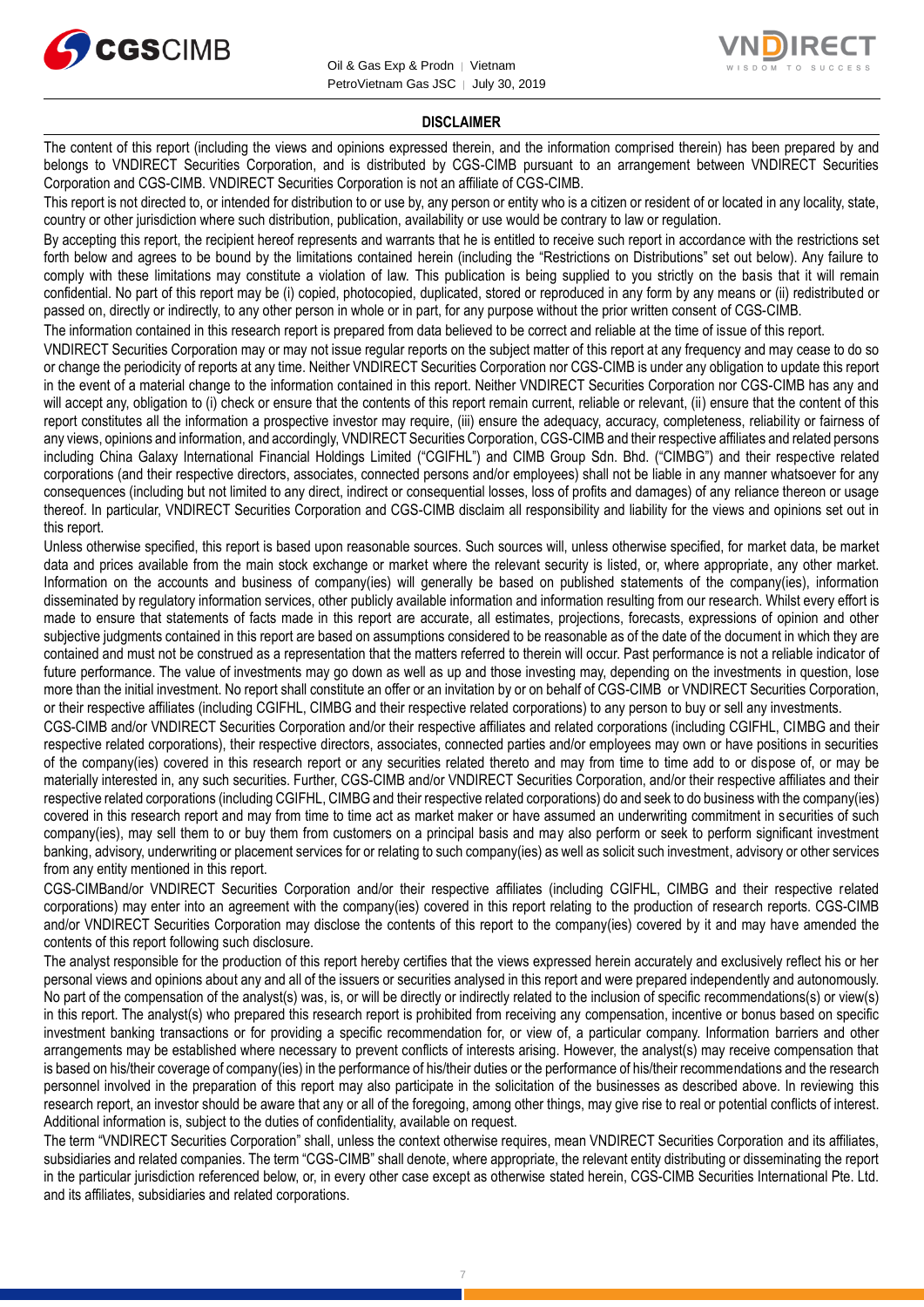



| <b>CGS-CIMB</b> |                                                                                   |                                                                 |
|-----------------|-----------------------------------------------------------------------------------|-----------------------------------------------------------------|
| Country         | <b>CGS-CIMB Entity</b>                                                            | <b>Regulated by</b>                                             |
| Hong Kong       | CGS-CIMB Securities (Hong Kong) Limited                                           | Securities and Futures Commission Hong Kong                     |
| India           | CGS-CIMB Securities (India) Private Limited                                       | Securities and Exchange Board of India (SEBI)                   |
| Indonesia       | PT CGS-CIMB Sekuritas Indonesia                                                   | Financial Services Authority of Indonesia                       |
| Malaysia        | CGS-CIMB Securities Sdn. Bhd. (formerly known<br>as Jupiter Securities Sdn. Bhd.) | Securities Commission Malaysia                                  |
| Singapore       | CGS-CIMB Research Pte. Ltd.                                                       | Monetary Authority of Singapore                                 |
| South Korea     | CGS-CIMB Securities (Hong Kong) Limited,<br>Korea Branch                          | Financial Services Commission and Financial Supervisory Service |
| Thailand        | CGS-CIMB Securities (Thailand) Co. Ltd.                                           | Securities and Exchange Commission Thailand                     |

(i) As of July 30, 2019 VNDIRECT Securities Corporation has a proprietary position in the securities (which may include but not limited to shares, warrants, call warrants and/or any other derivatives) in the following company or companies covered or recommended in this report: (a) -

(ii) As of July 30, 2019, the analyst(s) who prepared this report, and the associate(s), has / have an interest in the securities (which may include but not limited to shares, warrants, call warrants and/or any other derivatives) in the following company or companies covered or recommended in this report:

(a) -

This report does not purport to contain all the information that a prospective investor may require. CGS-CIMB, VNDIRECT Securities Corporation and their respective affiliates (including CGIFHL, CIMBG and their related corporations) do not make any guarantee, representation or warranty, express or implied, as to the adequacy, accuracy, completeness, reliability or fairness of any such information and opinion contained in this report. None of CGS-CIMB, VNDIRECT Securities Corporation and their respective affiliates and related persons (including CGIFHL, CIMBG and their related corporations) shall be liable in any manner whatsoever for any consequences (including but not limited to any direct, indirect or consequential losses, loss of profits and damages) of any reliance thereon or usage thereof.

This report is general in nature and has been prepared for information purposes only. It is intended for circulation amongst CGS-CIMB's and its affiliates' (including CGIFHL's, CIMBG's and their respective related corporations') clients generally and does not have regard to the specific investment objectives, financial situation and the particular needs of any specific person who may receive this report. The information and opinions in this report are not and should not be construed or considered as an offer, recommendation or solicitation to buy or sell the subject securities, related investments or other financial instruments or any derivative instrument, or any rights pertaining thereto.

Investors are advised to make their own independent evaluation of the information contained in this research report, consider their own individual investment objectives, financial situation and particular needs and consult their own professional and financial advisers as to the legal, business, financial, tax and other aspects before participating in any transaction in respect of the securities of company(ies) covered in this research report. The securities of such company(ies) may not be eligible for sale in all jurisdictions or to all categories of investors.

Restrictions on Distributions

**Australia:** Despite anything in this report to the contrary, this research is issued by VNDIRECT Securities Corporation and provided in Australia by CGS-CIMB Securities (Singapore) Pte. Ltd. and CGS-CIMB Securities (Hong Kong) Limited. This research is only available in Australia to persons who are "wholesale clients" (within the meaning of the Corporations Act 2001 (Cth) and is supplied solely for the use of such wholesale clients and shall not be distributed or passed on to any other person. You represent and warrant that if you are in Australia, you are a "wholesale client". This research is of a general nature only and has been prepared without taking into account the objectives, financial situation or needs of the individual recipient. CGS-CIMB Securities (Singapore) Pte. Ltd. and CGS-CIMB Securities (Hong Kong) Limited do not hold, and are not required to hold an Australian financial services license. CGS-CIMB Securities (Singapore) Pte. Ltd. and CGS-CIMB Securities (Hong Kong) Limited rely on "passporting" exemptions for entities appropriately licensed by the Monetary Authority of Singapore (under ASIC Class Order 03/1102) and the Securities and Futures Commission in Hong Kong (under ASIC Class Order 03/1103).

**Canada:** This research report has not been prepared in accordance with the disclosure requirements of Dealer Member Rule 3400 – Research Restrictions and Disclosure Requirements of the Investment Industry Regulatory Organization of Canada. For any research report distributed by CIBC, further disclosures related to CIBC conflicts of interest can be found at https://researchcentral.cibcwm.com.

**China:** For the purpose of this report, the People's Republic of China ("PRC") does not include the Hong Kong Special Administrative Region, the Macau Special Administrative Region or Taiwan. The distributor of this report has not been approved or licensed by the China Securities Regulatory Commission or any other relevant regulatory authority or governmental agency in the PRC. This report contains only marketing information. The distribution of this report is not an offer to buy or sell to any person within or outside PRC or a solicitation to any person within or outside of PRC to buy or sell any instruments described herein. This report is being issued outside the PRC to a limited number of institutional investors and may not be provided to any person other than the original recipient and may not be reproduced or used for any other purpose.

**France:** Only qualified investors within the meaning of French law shall have access to this report. This report shall not be considered as an offer to subscribe to, or used in connection with, any offer for subscription or sale or marketing or direct or indirect distribution of financial instruments and it is not intended as a solicitation for the purchase of any financial instrument.

**Germany:** This report is only directed at persons who are professional investors as defined in sec 31a(2) of the German Securities Trading Act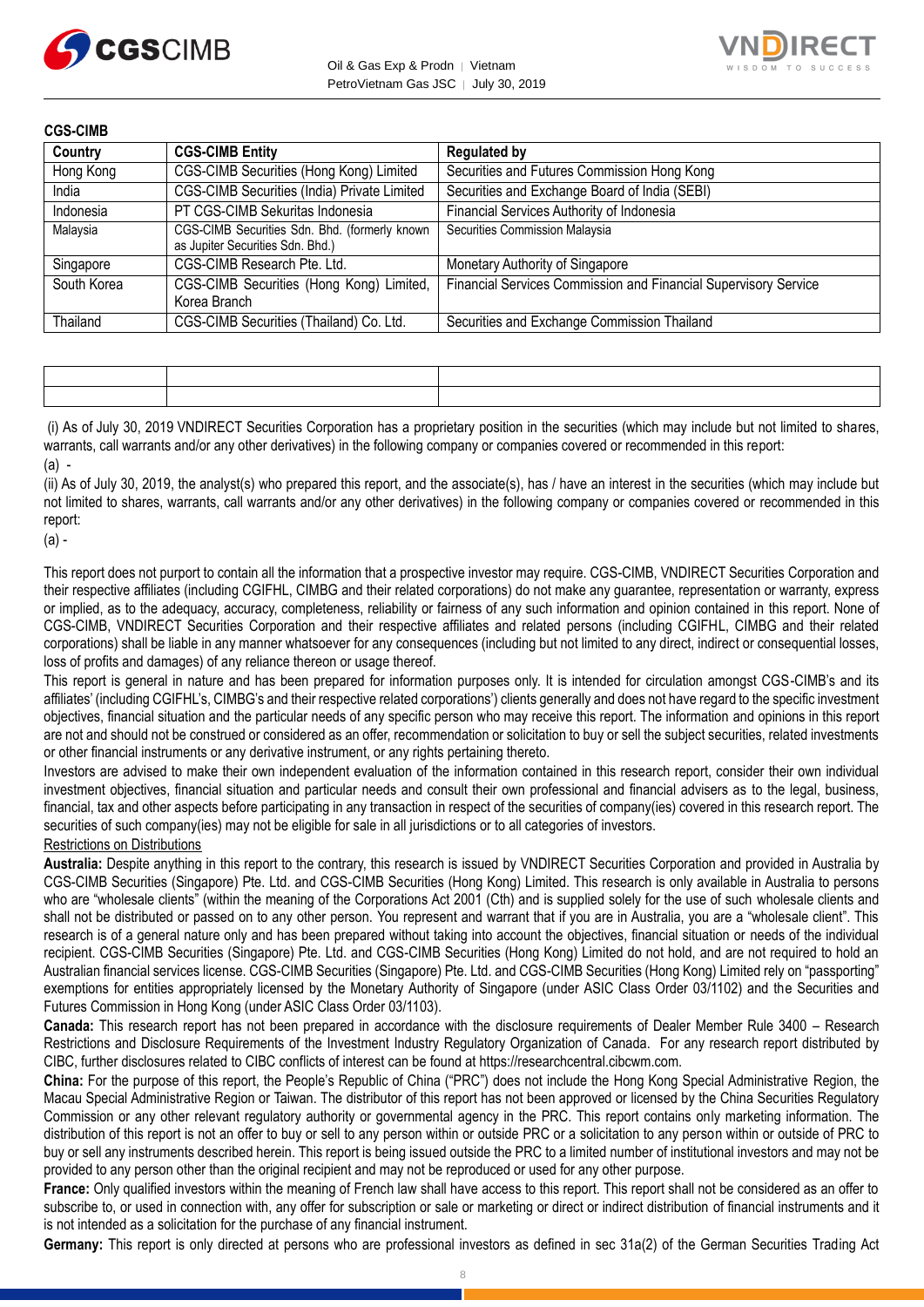



(WpHG). This publication constitutes research of a non-binding nature on the market situation and the investment instruments cited here at the time of the publication of the information.

The current prices/yields in this issue are based upon closing prices from Bloomberg as of the day preceding publication. Please note that neither the German Federal Financial Supervisory Agency (BaFin), nor any other supervisory authority exercises any control over the content of this report.

**Hong Kong:** This report is issued by VNDIRECT Securities Corporation and distributed in Hong Kong by CGS-CIMB Securities (Hong Kong) Limited ("CHK") which is licensed in Hong Kong by the Securities and Futures Commission for Type 1 (dealing in securities), Type 4 (advising on securities) and Type 6 (advising on corporate finance) activities. Any investors wishing to purchase or otherwise deal in the securities covered in this report should contact the Head of Sales at CGS-CIMB Securities (Hong Kong) Limited. The views and opinions in this research report are of VNDIRECT Securities Corporation as of the date hereof and are subject to change. If the Financial Services and Markets Act of the United Kingdom or the rules of the Financial Conduct Authority apply to a recipient, our obligations owed to such recipient therein are unaffected. CHK has no obligation to update the opinion or the information in this research report.

CHK does not make a market on other securities mentioned in the report.

#### **India:**

This report is issued by VNDIRECT Securities Corporation and distributed in India by CGS-CIMB Securities (India) Private Limited ("CGS-CIMB India"). CGS-CIMB India is a subsidiary of CGS-CIMB Securities International Pte. Ltd. which in turn is a 50:50 joint venture company of CGIFHL and CIMBG. The details of the members of the group of companies of CGS-CIMB can be found at www.cgs-cimb.com, CGIFHL at www.chinastock.com.hk/en/ACG/ContactUs/index.aspx and CIMBG at www.cimb.com/en/who-we-are.html. CGS-CIMB India is registered with the National Stock Exchange of India Limited and BSE Limited as a trading and clearing member (Merchant Banking Number: INM000012037) under the Securities and Exchange Board of India (Stock Brokers and Sub-Brokers) Regulations, 1992. In accordance with the provisions of Regulation 4(g) of the Securities and Exchange Board of India (Investment Advisers) Regulations, 2013, CGS-CIMB India is not required to seek registration with the Securities and Exchange Board of India ("SEBI") as an Investment Adviser. CGS-CIMB India is registered with SEBI (SEBI Registration Number: INZ000157134) as a Research Analyst (INH000000669) pursuant to the SEBI (Research Analysts) Regulations, 2014 ("Regulations").

This report does not take into account the particular investment objectives, financial situations, or needs of the recipients. It is not intended for and does not deal with prohibitions on investment due to law/jurisdiction issues etc. which may exist for certain persons/entities. Recipients should rely on their own investigations and take their own professional advice before investment.

The report is not a "prospectus" as defined under Indian Law, including the Companies Act, 2013, and is not, and shall not be, approved by, or filed or registered with, any Indian regulator, including any Registrar of Companies in India, SEBI, any Indian stock exchange, or the Reserve Bank of India. No offer, or invitation to offer, or solicitation of subscription with respect to any such securities listed or proposed to be listed in India is being made, or intended to be made, to the public, or to any member or section of the public in India, through or pursuant to this report.

The research analysts, strategists or economists principally responsible for the preparation of this research report are segregated from the other activities of CGS-CIMB India and they have received compensation based upon various factors, including quality, accuracy and value of research, firm profitability or revenues, client feedback and competitive factors. Research analysts', strategists' or economists' compensation is not linked to investment banking or capital markets transactions performed or proposed to be performed by CGS-CIMB India or its affiliates.

CGS-CIMB India does not have actual / beneficial ownership of 1% or more securities of the subject company in this research report, at the end of the month immediately preceding the date of publication of this research report. However, since affiliates of CGS-CIMB India are engaged in the financial services business, they might have in their normal course of business financial interests or actual / beneficial ownership of one per cent or more in various companies including the subject company in this research report.

CGS-CIMB India or its associates, may: (a) from time to time, have long or short position in, and buy or sell the securities of the subject company in this research report; or (b) be engaged in any other transaction involving such securities and earn brokerage or other compensation or act as a market maker in the financial instruments of the subject company in this research report or act as an advisor or lender/borrower to such company or may have any other potential conflict of interests with respect to any recommendation and other related information and opinions.

CGS-CIMB India, its associates and the analyst engaged in preparation of this research report have not received any compensation for investment banking, merchant banking or brokerage services from the subject company mentioned in the research report in the past 12 months.

CGS-CIMB India, its associates and the analyst engaged in preparation of this research report have not managed or co-managed public offering of securities for the subject company mentioned in the research report in the past 12 months. The analyst from CGS-CIMB India engaged in preparation of this research report or his/her relative (a) do not have any financial interests in the subject company mentioned in this research report; (b) do not own 1% or more of the equity securities of the subject company mentioned in the research report as of the last day of the month preceding the publication of the research report; (c) do not have any material conflict of interest at the time of publication of the research report.

**Indonesia:** This report is issued by VNDIRECT Securities Corporation and distributed by PT CGS-CIMB Sekuritas Indonesia ("CGS-CIMB Indonesia"). The views and opinions in this research report are not our own but of VNDIRECT Securities Corporation as of the date hereof and are subject to change. CGS-CIMB Indonesia has no obligation to update the opinion or the information in this research report. This report is for private circulation only to clients of CGS-CIMB Indonesia. Neither this report nor any copy hereof may be distributed in Indonesia or to any Indonesian citizens wherever they are domiciled or to Indonesian residents except in compliance with applicable Indonesian capital market laws and regulations.

This research report is not an offer of securities in Indonesia. The securities referred to in this research report have not been registered with the Financial Services Authority (Otoritas Jasa Keuangan) pursuant to relevant capital market laws and regulations, and may not be offered or sold within the territory of the Republic of Indonesia or to Indonesian citizens through a public offering or in circumstances which constitute an offer within the meaning of the Indonesian capital market law and regulations.

**Ireland:** CGS-CIMB is not an investment firm authorised in the Republic of Ireland and no part of this document should be construed as CGS-CIMB acting as, or otherwise claiming or representing to be, an investment firm authorised in the Republic of Ireland.

**Malaysia:** This report is issued by VNDIRECT Securities Corporation and distributed in Malaysia by CGS-CIMB Securities Sdn. Bhd. (formerly known as Jupiter Securities Sdn. Bhd.) ("CGS-CIMB Malaysia") solely for the benefit of and for the exclusive use of our clients. Recipients of this report are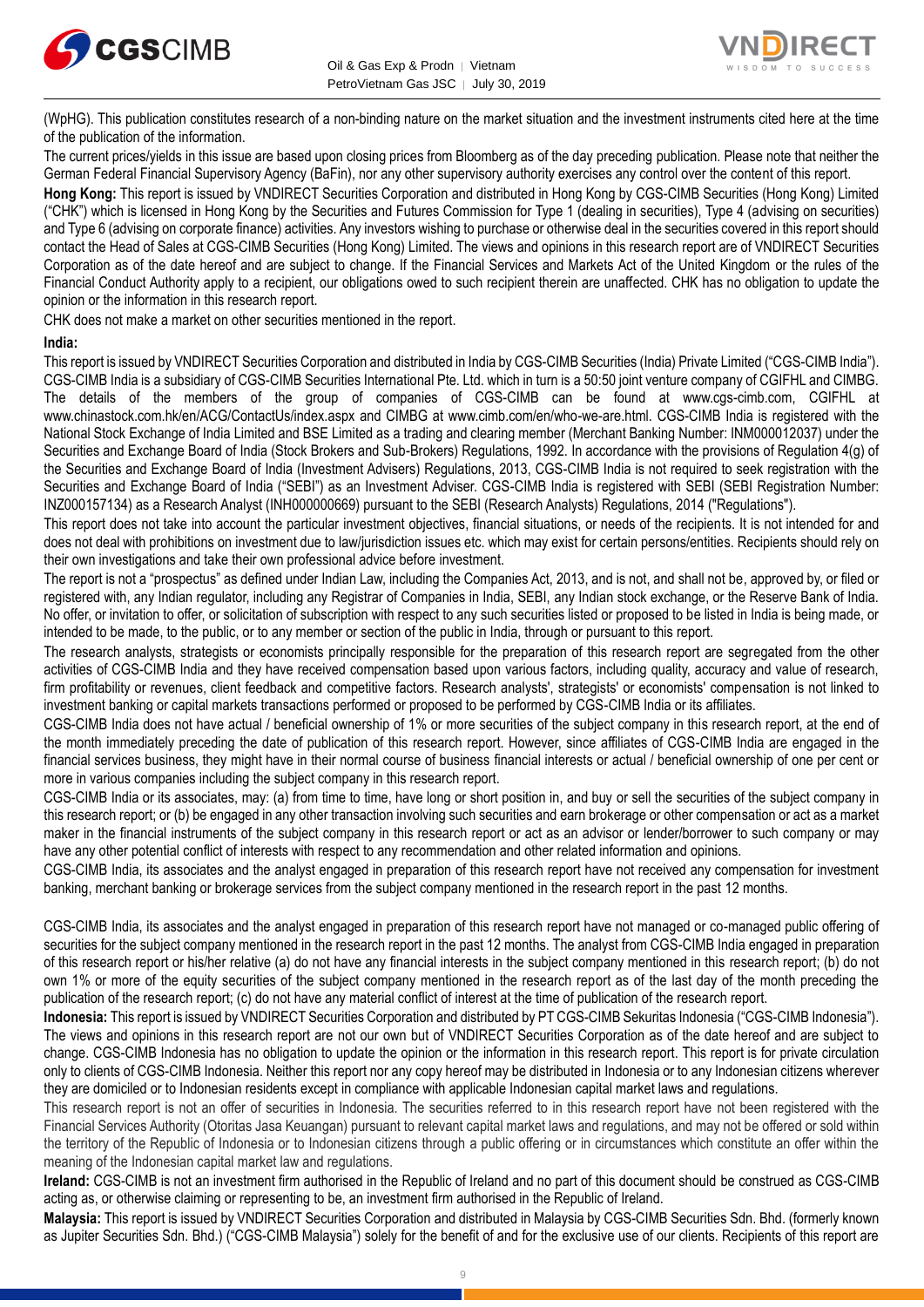



to contact CGS-CIMB Malaysia, at 29th Floor Menara CIMB No. 1 Jalan Stesen Sentral 2, Kuala Lumpur Sentral 50470 Kuala Lumpur, Malaysia, in respect of any matters arising from or in connection with this report. CGS-CIMB Malaysia has no obligation to update, revise or reaffirm the opinion or the information in this research report after the date of this report.

**New Zealand:** In New Zealand, this report is for distribution only to persons who are wholesale clients pursuant to section 5C of the Financial Advisers Act 2008.

**Singapore:** This report is issued by VNDIRECT Securities Corporation and distributed by CGS-CIMB Research Pte Ltd ("CGS-CIMBR"). CGS-CIMBR is a financial adviser licensed under the Financial Advisers Act, Cap 110 ("FAA") for advising on investment products, by issuing or promulgating research analyses or research reports, whether in electronic, print or other form. Accordingly CGS-CIMBR is a subject to the applicable rules under the FAA unless it is able to avail itself to any prescribed exemptions.

Recipients of this report are to contact CGS-CIMB Research Pte Ltd, 50 Raffles Place, #16-02 Singapore Land Tower, Singapore in respect of any matters arising from, or in connection with this report. CGS-CIMBR has no obligation to update the opinion or the information in this research report. This publication is strictly confidential and is for private circulation only. If you have not been sent this report by CGS-CIMBR directly, you may not rely, use or disclose to anyone else this report or its contents.

If the recipient of this research report is not an accredited investor, expert investor or institutional investor, CGS-CIMBR accepts legal responsibility for the contents of the report without any disclaimer limiting or otherwise curtailing such legal responsibility. If the recipient is an accredited investor, expert investor or institutional investor, the recipient is deemed to acknowledge that CGS-CIMBR is exempt from certain requirements under the FAA and its attendant regulations, and as such, is exempt from complying with the following :

(a) Section 25 of the FAA (obligation to disclose product information);

(b) Section 27 (duty not to make recommendation with respect to any investment product without having a reasonable basis where you may be reasonably expected to rely on the recommendation) of the FAA;

(c) MAS Notice on Information to Clients and Product Information Disclosure [Notice No. FAA-N03];

(d) MAS Notice on Recommendation on Investment Products [Notice No. FAA-N16];

(e) Section 36 (obligation on disclosure of interest in securities), and

(f) any other laws, regulations, notices, directive, guidelines, circulars and practice notes which are relates to the above, to the extent permitted by applicable laws, as may be amended from time to time, and any other laws, regulations, notices, directive, guidelines, circulars, and practice notes as we may notify you from time to time. In addition, the recipient who is an accredited investor, expert investor or institutional investor acknowledges that a CGS-CIMBR is exempt from Section 27 of the FAA, the recipient will also not be able to file a civil claim against CGS-CIMBR for any loss or damage arising from the recipient's reliance on any recommendation made by CGS-CIMBR which would otherwise be a right that is available to the recipient under Section 27 of the FAA, the recipient will also not be able to file a civil claim against CGS-CIMBR for any loss or damage arising from the recipient's reliance on any recommendation made by CGS-CIMBR which would otherwise be a right that is available to the recipient under Section 27 of the FAA.

CGS-CIMBR, its affiliates and related corporations, their directors, associates, connected parties and/or employees may own or have positions in securities of the company(ies) covered in this research report or any securities related thereto and may from time to time add to or dispose of, or may be materially interested in, any such securities. Further, CGS-CIMBR, its affiliates and its related corporations do and seek to do business with the company(ies) covered in this research report and may from time to time act as market maker or have assumed an underwriting commitment in securities of such company(ies), may sell them to or buy them from customers on a principal basis and may also perform or seek to perform significant investment banking, advisory, underwriting or placement services for or relating to such company(ies) as well as solicit such investment, advisory or other services from any entity mentioned in this report.

As of July 30, 2019,, CGS-CIMBR does not have a proprietary position in the recommended securities in this report.

CGS-CIMBR does not make a market on the securities mentioned in the report.

**South Korea:** This report is issued by VNDIRECT Securities Corporation and distributed in South Korea by CGS-CIMB Securities (Hong Kong) Limited, Korea Branch ("CGS-CIMB Korea") which is licensed as a cash equity broker, and regulated by the Financial Services Commission and Financial Supervisory Service of Korea. In South Korea, this report is for distribution only to professional investors under Article 9(5) of the Financial Investment Services and Capital Market Act of Korea ("FSCMA").

**Spain:** This document is a research report and it is addressed to institutional investors only. The research report is of a general nature and not personalised and does not constitute investment advice so, as the case may be, the recipient must seek proper advice before adopting any investment decision. This document does not constitute a public offering of securities.

CGS-CIMB is not registered with the Spanish Comision Nacional del Mercado de Valores to provide investment services.

**Sweden:** This report contains only marketing information and has not been approved by the Swedish Financial Supervisory Authority. The distribution of this report is not an offer to sell to any person in Sweden or a solicitation to any person in Sweden to buy any instruments described herein and may not be forwarded to the public in Sweden.

**Switzerland:** This report has not been prepared in accordance with the recognized self-regulatory minimal standards for research reports of banks issued by the Swiss Bankers' Association (Directives on the Independence of Financial Research).

**Thailand:** This report is issued by VNDIRECT Securities Corporation and distributed by CGS-CIMB Securities (Thailand) Co. Ltd. ("CGS-CIMB Thailand") based upon sources believed to be reliable (but their accuracy, completeness or correctness is not guaranteed). The statements or expressions of opinion herein were arrived at after due and careful consideration for use as information for investment. Such opinions are subject to change without notice and CGS-CIMB Thailand has no obligation to update the opinion or the information in this research report.

CGS-CIMB Thailand may act or acts as Market Maker, and issuer and offerer of Derivative Warrants and Structured Note which may have the following securities as its underlying securities. Investors should carefully read and study the details of the derivative warrants in the prospectus before making investment decisions.

AAV, ADVANC, AMATA, ANAN, AOT, AP, BA, BANPU, BBL, BCH, BCP, BCPG, BDMS, BEAUTY, BEC, BEM, BJC, BH, BIG, BLA, BLAND, BPP, BTS, CBG, CENTEL, CHG, CK, CKP, COM7, CPALL, CPF, CPN, DELTA, DTAC, EA, EGCO, EPG, GFPT, GLOBAL, GLOW, GPSC, GUNKUL, HMPRO,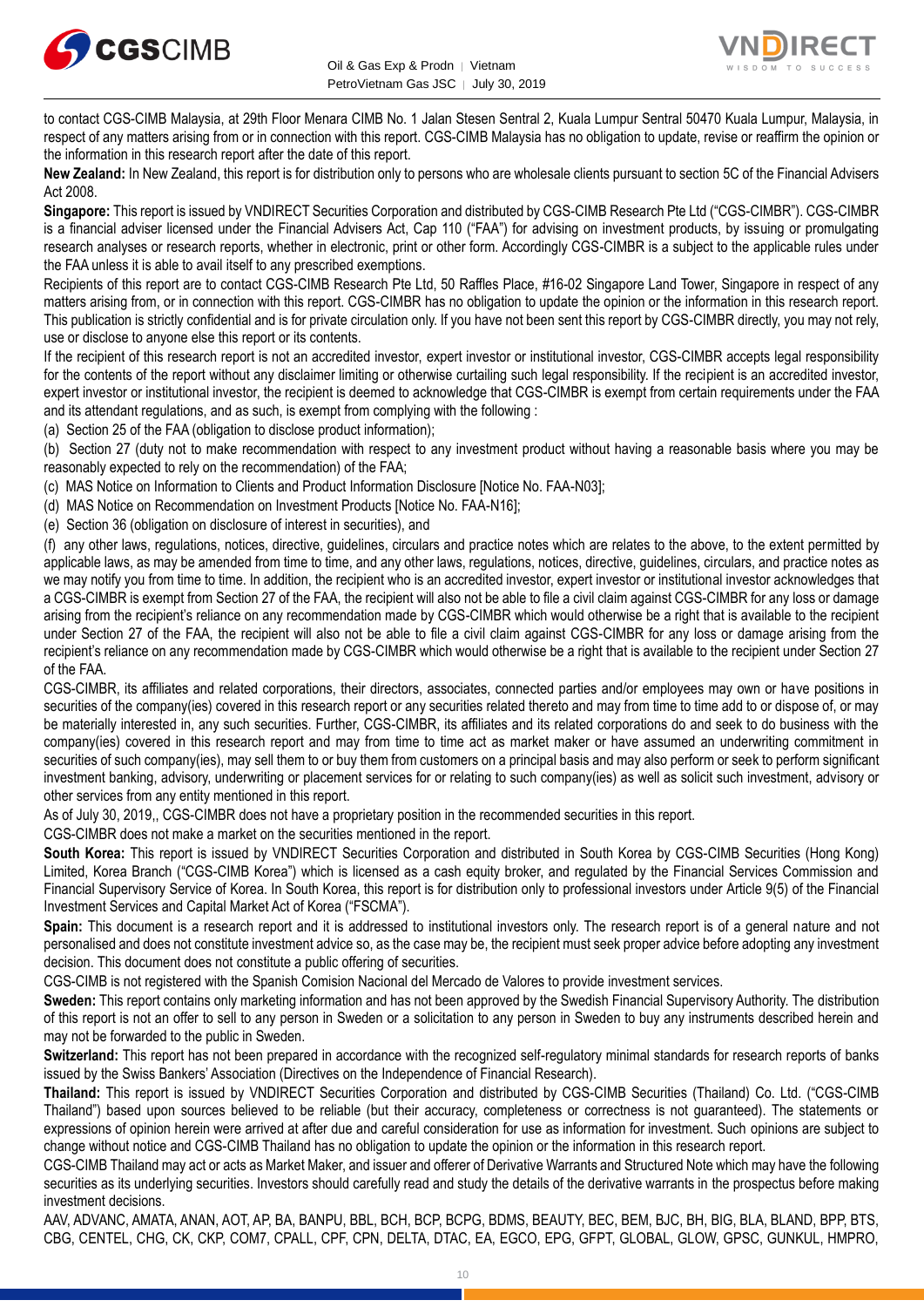



INTUCH, IRPC, ITD, IVL, KBANK, KCE, KKP, KTB, KTC, LH, LHBANK, LPN, MAJOR, MALEE, MEGA, MINT, MONO, MTLS, PLANB, PSH, PTL, PTG, PTT, PTTEP, PTTGC, QH, RATCH, ROBINS, S, SAWAD, SCB, SCC, SCCC, SIRI, SPALI, SPRC, STEC, STPI, SUPER, TASCO, TCAP, THAI, THANI, THCOM, TISCO, TKN, TMB, TOP, TPIPL, TRUE, TTA, TU, TVO, UNIQ, VGI, WHA, WORK.

#### **Corporate Governance Report:**

The disclosure of the survey result of the Thai Institute of Directors Association ("IOD") regarding corporate governance is made pursuant to the policy of the Office of the Securities and Exchange Commission. The survey of the IOD is based on the information of a company listed on the Stock Exchange of Thailand and the Market for Alternative Investment disclosed to the public and able to be accessed by a general public investor. The result, therefore, is from the perspective of a third party. It is not an evaluation of operation and is not based on inside information.

The survey result is as of the date appearing in the Corporate Governance Report of Thai Listed Companies. As a result, the survey result may be changed after that date. CGS-CIMB Thailand does not confirm nor certify the accuracy of such survey result.

| <b>CAAPA</b><br><b>Range:</b> | 100<br>۵N<br>טע<br>ĴU | . RC<br>80       | $\overline{\phantom{a}}$<br>$\overline{\phantom{a}}$<br>$\cdot$ | $\overline{\phantom{a}}$<br>$\sim$<br>RAIMM<br><b>DEIOV</b><br>ו טע | N0<br>Result<br>urvey. |
|-------------------------------|-----------------------|------------------|-----------------------------------------------------------------|---------------------------------------------------------------------|------------------------|
| <b>Descrip</b><br>ription.    | Excellent             | 000ز<br>ver<br>v | Good                                                            | $N/\sim$                                                            |                        |

**United Arab Emirates:** The distributor of this report has not been approved or licensed by the UAE Central Bank or any other relevant licensing authorities or governmental agencies in the United Arab Emirates. This report is strictly private and confidential and has not been reviewed by, deposited or registered with UAE Central Bank or any other licensing authority or governmental agencies in the United Arab Emirates. This report is being issued outside the United Arab Emirates to a limited number of institutional investors and must not be provided to any person other than the original recipient and may not be reproduced or used for any other purpose. Further, the information contained in this report is not intended to lead to the sale of investments under any subscription agreement or the conclusion of any other contract of whatsoever nature within the territory of the United Arab Emirates.

**United Kingdom and European Economic Area (EEA):** In the United Kingdom and European Economic Area, this material is issued by VNDIRECT Securities Corporation and is being distributed by CGS-CIMB Securities (UK) Limited ("CGS-CIMB UK"). CGS-CIMB UK is authorized and regulated by the Financial Conduct Authority and its registered office is at 27 Knightsbridge, London, SW1X7YB. The material distributed by CGS-CIMB UK has been prepared in accordance with CGS-CIMB's policies for managing conflicts of interest arising as a result of publication and distribution of this material. This material is for distribution only to, and is solely directed at, selected persons on the basis that those persons: (a) are eligible counterparties and professional clients of CGS-CIMB UK; (b) have professional experience in matters relating to investments falling within Article 19(5) of the Financial Services and Markets Act 2000 (Financial Promotion) Order 2005 (as amended, the "Order"), (c) fall within Article 49(2)(a) to (d) ("high net worth companies, unincorporated associations etc") of the Order; (d) are outside the United Kingdom subject to relevant regulation in each jurisdiction, material(all such persons together being referred to as "relevant persons"). This material is directed only at relevant persons and must not be acted on or relied on by persons who are not relevant persons. Any investment or investment activity to which this material relates is available only to relevant persons and will be engaged in only with relevant persons.

Where this material is labelled as non-independent, it does not provide an impartial or objective assessment of the subject matter and does not constitute independent "research" (cannot remove research from here under the applicable rules of the Financial Conduct Authority in the UK. Consequently, any such non-independent material will not have been prepared in accordance with legal requirements designed to promote the independence of research (cannot remove research from here) and will not subject to any prohibition on dealing ahead of the dissemination of research. Any such non-independent material must be considered as a marketing communication.

**United States:** This research report is issued by VNDIRECT Securities Corporation and distributed in the United States of America by CGS-CIMB Securities (USA) Inc, a U.S. registered broker-dealer and a related company of CGS-CIMB Securities Sdn. Bhd. (formerly known as Jupiter Securities Sdn. Bhd.), CGS-CIMB Research Pte Ltd, PT CGS-CIMB Sekuritas Indonesia, CGS-CIMB Securities (Thailand) Co. Ltd, CGS-CIMB Securities (Hong Kong) Limited and CGS-CIMB Securities (India) Private Limited, and is distributed solely to persons who qualify as "U.S. Institutional Investors" as defined in Rule 15a-6 under the Securities and Exchange Act of 1934. This communication is only for Institutional Investors whose ordinary business activities involve investing in shares, bonds, and associated securities and/or derivative securities and who have professional experience in such investments. Any person who is not a U.S. Institutional Investor or Major Institutional Investor must not rely on this communication. The delivery of this research report to any person in the United States of America is not a recommendation to effect any transactions in the securities discussed herein, or an endorsement of any opinion expressed herein. CGS-CIMB Securities (USA) Inc, is a FINRA/SIPC member and takes responsibility for the content of this report. For further information or to place an order in any of the above-mentioned securities please contact a registered representative of CGS-CIMB Securities (USA) Inc.

CGS-CIMB Securities (USA) Inc. does not make a market on other securities mentioned in the report.

CGS-CIMB Securities (USA) Inc. has not managed or co-managed a public offering of any of the securities mentioned in the past 12 months.

CGS-CIMB Securities (USA) Inc. has not received compensation for investment banking services from any of the company mentioned in the past 12 months.

CGS-CIMB Securities (USA) Inc. neither expects to receive nor intends to seek compensation for investment banking services from any of the company mentioned within the next 3 months.

**Other jurisdictions:** In any other jurisdictions, except if otherwise restricted by laws or regulations, this report is only for distribution to professional, institutional or sophisticated investors as defined in the laws and regulations of such jurisdictions. entioned within the next 3 months.<br> **ther jurisdictions:** In any other jurisdictions, except if otherwise restricted by lastitutional or sophisticated investors as defined in the laws and regulations of st<br>
Distribution of

| institutional or sophisticated investors as defined in the laws and regulations of such jurisdictions. |                         |                                |
|--------------------------------------------------------------------------------------------------------|-------------------------|--------------------------------|
| Distribution of stock ratings and investment banking clients for quarter ended on 30 June 2019         |                         |                                |
| 791 companies under coverage for quarter ended on 30 June 2019                                         |                         |                                |
|                                                                                                        | Rating Distribution (%) | Investment Banking clients (%) |
|                                                                                                        | 57.9%                   | 4 2%                           |
| Hold                                                                                                   | 26.5%                   | .8%                            |
| Reduce                                                                                                 | 15.5%                   | 0.4%                           |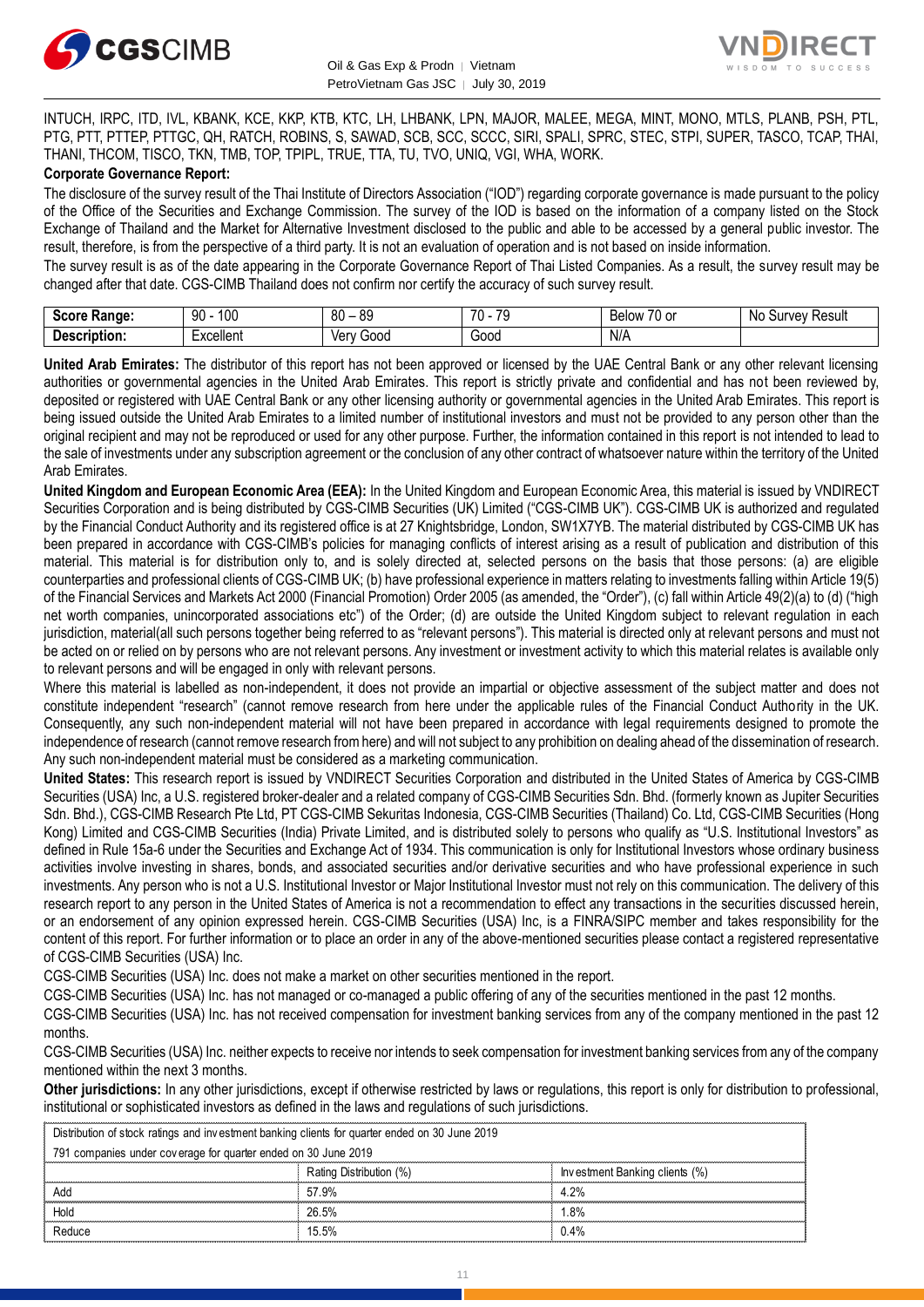



#### **Spitzer Chart for stock being researched ( 2 year data )**

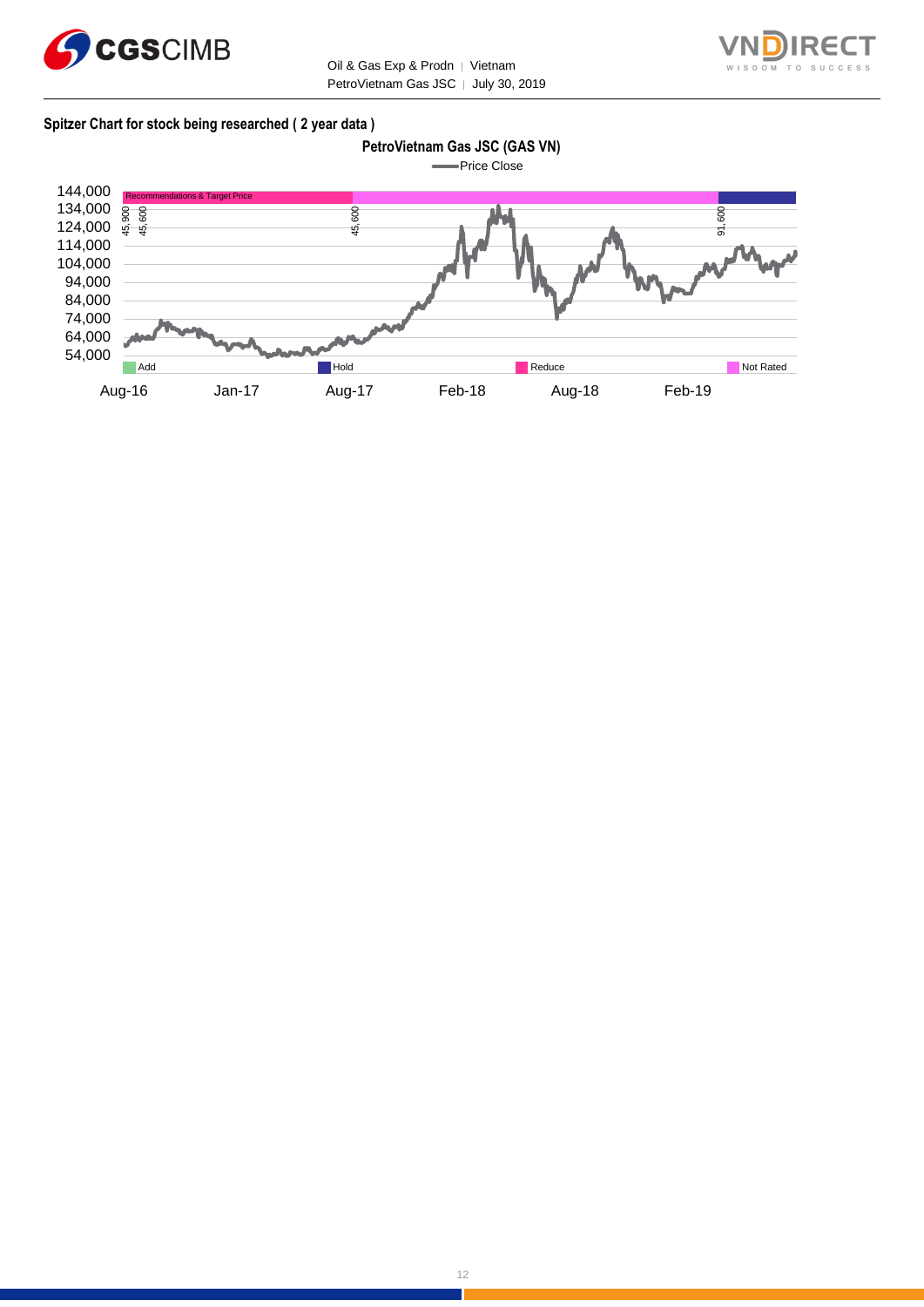



#### **Corporate Governance Report of Thai Listed Companies (CGR). CG Rating by the Thai Institute of Directors Association (Thai IOD) in 2018, Anti-Corruption 2018**

**ADVANC** – Excellent, Certified, **AEONTS** – Good, n/a, **AH** – Very Good, n/a, **AMATA** – Excellent, Declared, **ANAN** – Excellent, Declared, **AOT** – Excellent, Declared, **AP** – Excellent, Certified, **ASP** – Very Good, Certified, **BANPU** – Excellent, Certified, **BAY** – Excellent, Certified, **BBL** – Very Good, Certified, **BCH** – Good, Certified, **BCP** - Excellent, Certified, **BCPG** – Excellent, Certified, **BEM** – Very Good, n/a, **BDMS** – Very Good, n/a, **BEAUTY** – Good, n/a, **BEC** – Very Good, n/a, , **BGRIM** – Very Good, Declared, **BH** - Good, n/a, **BJC** – Very Good, Declared, **BJCHI** – Very Good, Certified, **BLA** – Very Good, Certified, **BPP** – Very Good, Declared, **BR** - Good, Declared, **BTS** - Excellent, Certified, **CBG** – Very Good, n/a, **CCET** – Good, n/a, **CENTEL** – Very Good, Certified, **CHG** – Very Good, Declared, **CK** – Excellent, n/a, **COL** – Excellent, Declared, **CPALL** – Very Good, Certified, **CPF** – Excellent, Certified, **CPN** - Excellent, Certified, **DELTA** - Excellent, n/a, **DEMCO** – Excellent, Certified, **DDD** – Very Good, Declared, **DIF** – not available, n/a, **DREIT** – not available, n/a, **DTAC** – Excellent, Certified, **EA** – Excellent, n/a, **ECL** – Very Good, Certified, **EGCO** - Excellent, Certified, **EPG** – Very Good, n/a, **ERW** – Very Good, n/a, **GFPT** - Excellent, Certified, **GGC** – Excellent, Certified, **GLOBAL** – Very Good, n/a, **GLOW** – Very Good, Certified, **GPSC** – Excellent, Certified, **GULF** – Very Good, n/a, **GUNKUL** – Excellent, Certified, **HANA** - Excellent, Certified, **HMPRO** - Excellent, Certified, **HREIT** - Excellent, Certified **ICHI** – Excellent, Declared, **HUMAN** – not available, n/a, **III** – Good, n/a, **INTUCH** - Excellent, Certified, **IRPC** – Excellent, Certified, **ITD**\* – Very Good, n/a, **IVL** - Excellent, Certified, **JASIF** – not available, n/a, **JWD** – Very Good, n/a, **KBANK** - Excellent, Certified, **KCE** - Excellent, Certified, **KKP** – Excellent, Certified, **KSL** – Excellent, Certified, **KTB** - Excellent, Certified, **KTC** – Excellent, Certified, **LH** - Very Good, n/a, **LPN** – Excellent, Certified, **M** – Very Good, Certified, **MACO** – Very Good, n/a, **MAJOR** – Very Good, n/a, **MAKRO** – Excellent, Declared, **MALEE** – Very Good, Certified, **MC** – Very Good, Certified, **MCOT** – Excellent, Certified, **MEGA** – Very Good, n/a, **MINT** - Excellent, Certified, **MTC** – Excellent, Declared, **NETBAY** – Good, n/a, **OSP** – not available, n/a,**PLANB** – Excellent, Declared, **PLAT** – Very Good, Certified, **PR9** – not available, n/a, **PSH** – Excellent, Certified, **PSTC** – Good, Certified, **PTT** - Excellent, Certified, **PTTEP** - Excellent, Certified, **PTTGC** - Excellent, Certified, **QH** – Excellent, Certified, **RATCH** – Excellent, Certified, **ROBINS** – Excellent, Certified, **RS** – Very Good, n/a, **RSP** – not available, n/a, **S** – Very Good, n/a, **SAMART** - Excellent, n/a, **SAPPE** – Very Good, Declared, **SAT** – Excellent, Certified, **SAWAD** – Very Good, n/a, **SC** – Excellent, Declared, **SCB** - Excellent, Certified, **SCC** – Excellent, Certified, **SCN** – Very Good, Certified, **SF** – Good, n/a, **SIRI** – Very Good, Certified, **SPA** - Good, n/a, **SPALI** - Excellent, n/a, **SPRC** – Excellent, Certified, **STA** – Very Good, Certified, **STEC** – Excellent, n/a, **SVI** – Excellent, Certified, **SYNEX** – Very Good, Declared, **TASCO** – Excellent, Certified, **TCAP** – Excellent, Certified, **THANI** – Excellent, Certified, **TIPCO** – Very Good, Certified, **TISCO** - Excellent, Certified, **TKN** – Very Good, Declared, **TMB** - Excellent, Certified, **TNR** – Very Good, Declared, **TOP** - Excellent, Certified, **TPCH** – Good, n/a, **TPIPP** – Good, n/a, **TRUE** – Excellent, Certified, **TU** – Excellent, Certified, **TVO** – Very Good, Declared, **UNIQ** – Good, n/a, **VGI** – Excellent, Certified, **WHA** – Excellent, Certified, **WHART** – not available, n/a, **WICE** – Very Good, Certified, **WORK** – Good, n/a.

**Companies participating in Thailand's Private Sector Collective Action Coalition Against Corruption programme (Thai CAC) under Thai Institute of Directors (as of August 31, 2018) are categorized into:**

- Companies that have declared their intention to join CAC, and

- Companies certified by CAC

\* The company, its director or management had been reportedly accused for breaching proper corporate governance such as violation of the SEC's regulations or charged with corruption.

#### **RECOMMENDATION FRAMEWORK**

| <u>IN⊑VYIIIIIII⊑INP/NTIVIN I IVNIIIEIIIVINN</u> |                                                                                                                                                                                                                                                                   |
|-------------------------------------------------|-------------------------------------------------------------------------------------------------------------------------------------------------------------------------------------------------------------------------------------------------------------------|
| <b>Stock Ratings</b>                            | Definition:                                                                                                                                                                                                                                                       |
| Add                                             | The stock's total return is expected to reach 15% or higher over the next 12 months.                                                                                                                                                                              |
| Hold                                            | The stock's total return is expected to be between negative 10% and positive 15% over the next 12 months.                                                                                                                                                         |
| Reduce                                          | The stock's total return is expected to fall below negative 10% over the next 12 months.                                                                                                                                                                          |
|                                                 | The total expected return of a stock is defined as the sum of the:(i) percentage difference between the target price and the current price and (ii)<br>the forward net dividend yields of the stock. Stock price targets have an investment horizon of 12 months. |
| <b>Sector Ratings</b>                           | Definition:                                                                                                                                                                                                                                                       |
| Overweight                                      | An Overweight rating means stocks in the sector have, on a market cap-weighted basis, a positive absolute<br>recommendation.                                                                                                                                      |
| Neutral                                         | A Neutral rating means stocks in the sector have, on a market cap-weighted basis, a neutral absolute recommendation.                                                                                                                                              |
| Underweight                                     | An Underweight rating means stocks in the sector have, on a market cap-weighted basis, a negative absolute<br>recommendation.                                                                                                                                     |
| <b>Country Ratings</b>                          | Definition:                                                                                                                                                                                                                                                       |
| Overweight                                      | An Overweight rating means investors should be positioned with an above-market weight in this country relative to<br>benchmark.                                                                                                                                   |
| Neutral                                         | A Neutral rating means investors should be positioned with a neutral weight in this country relative to benchmark.                                                                                                                                                |
| Underweight                                     | An Underweight rating means investors should be positioned with a below-market weight in this country relative to<br>benchmark.                                                                                                                                   |

**Hien Tran Khanh – Deputy Head of Research** Email: [hien.trankhanh@vndirect.com.vn](mailto:hien.trankhanh@vndirect.com.vn)